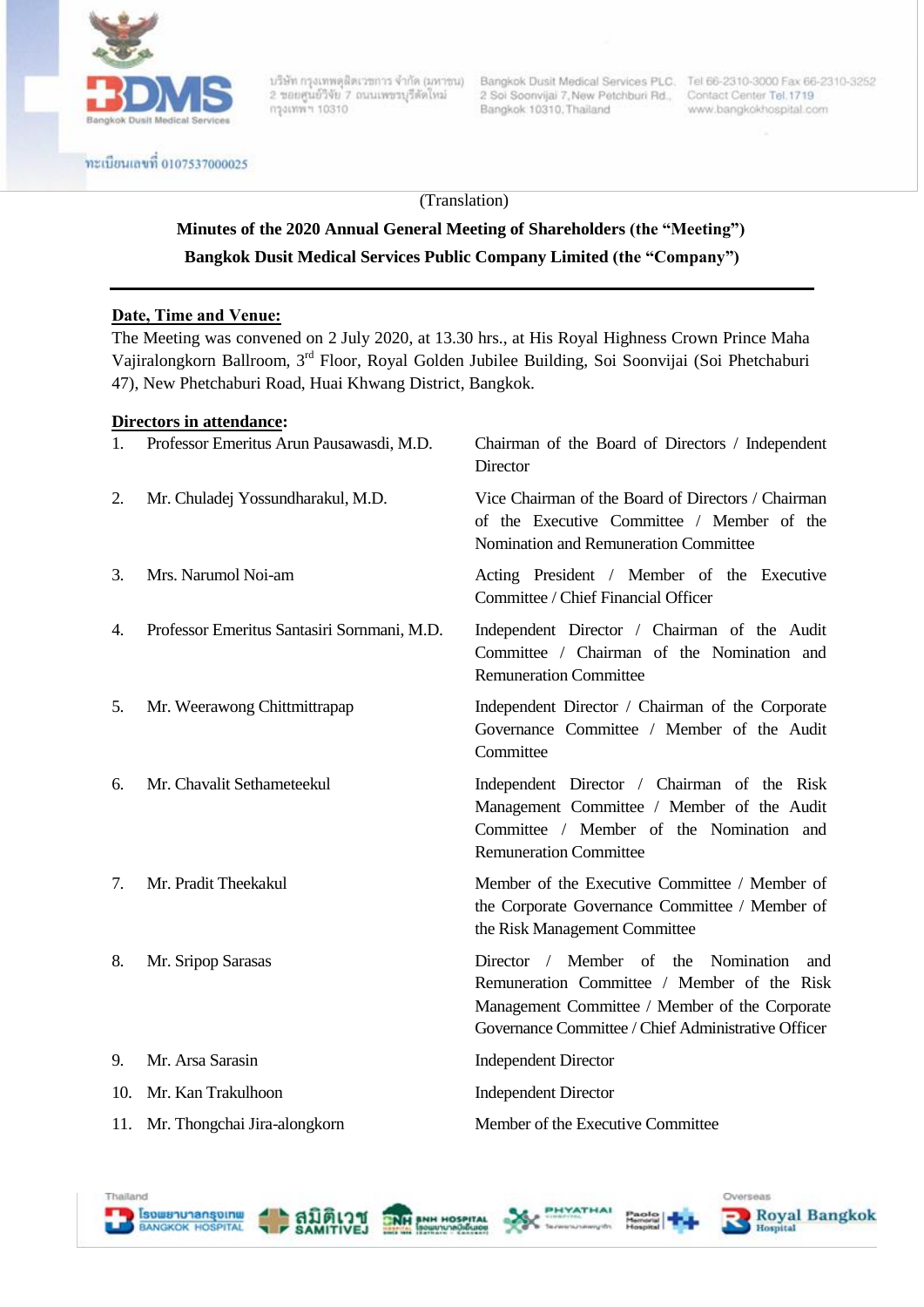| 12. Mr. Att Thongtang                | Director                                                                |
|--------------------------------------|-------------------------------------------------------------------------|
| 13. Mr. Puttipong Prasarttong-Osoth  | Director                                                                |
| 14. Mr. Chairat Panthuraamphom, M.D. | Member of the Executive Committee and Chief<br><b>Operating Officer</b> |

All 14 directors attended the Meeting, representing 100 percent of the Board of Directors.

#### **Auditors from EY Office Co., Ltd.:**

- 1. Mr. Wichart Lokatekrawee Partner
- 2. Mr. Samran Taengcham Partner

### **Legal Advisor from Weerawong, Chinnavat & Partners Ltd.:**

1. Miss Pratumporn Somboonpoonpol Senior Associate

### **Preliminary proceedings:**

Miss Kessara Wongsekate, the Company Secretary, informed the Meeting that there were 2,180 shareholders attending the meeting in person and by proxy, representing 11,275,680,405 ordinary shares, equivalent to 70.9519 percent of the total issued and sold shares of the Company. A quorum was thus constituted in accordance with Article 33 of the Articles of Association, which provides that, at a shareholders" meeting, unless otherwise prescribed by law, the presence of shareholders and/or proxies appointed by no less than 25 shareholders, holding shares amounting to no less than one-third of the total issued shares in aggregate, is required to constitute a quorum.

Professor Emeritus Arun Pausawasdi, Chairman of the Board of Directors, M.D., who presided as the Chairman of the Meeting (the "**Chairman**"), declared the Meeting duly convened.

The Company Secretary introduced the directors, and attendees who were representatives of the auditors and the legal advisors, and informed the procedures for voting and counting of votes as follows:

- 1) For voting in the Meeting, a shareholder will have the number of votes equivalent to the number of shares he/she holds in the Company, whereby one share is equivalent to one vote.
- 2) In the interests of expediting the process for each agenda item, with respect to voting on all agenda items, if a shareholder wishes to vote against or abstain from voting, such shareholder will mark under  $\Box$  'against' or  $\Box$  'abstain' on his/her ballot card and raise his/her hand to signal to the staff to collect the relevant ballot card for the purpose of vote counting. The Company will deduct both the votes cast against or in abstention of an agenda item from the total number of votes, and the remaining number will be treated as the total number of votes of approval of that agenda item.

Agenda Item 4 deals with the appointment of directors in replacement of the directors who are due to retire by rotation. To be in compliance with the best practice in convening a shareholders" meeting, voting for this agenda item will be carried out on an individual basis. For the counting of votes, the Company will deduct the number of ballots with a vote cast against or in abstention from the total number of votes. The remaining votes shall be considered as the total number of votes in favour of this agenda item. For the purpose of transparency, the Company shall collect all ballot cards. A shareholder who votes in favour of each agenda item shall keep his/her ballot and return it to the Company"s staff after the voting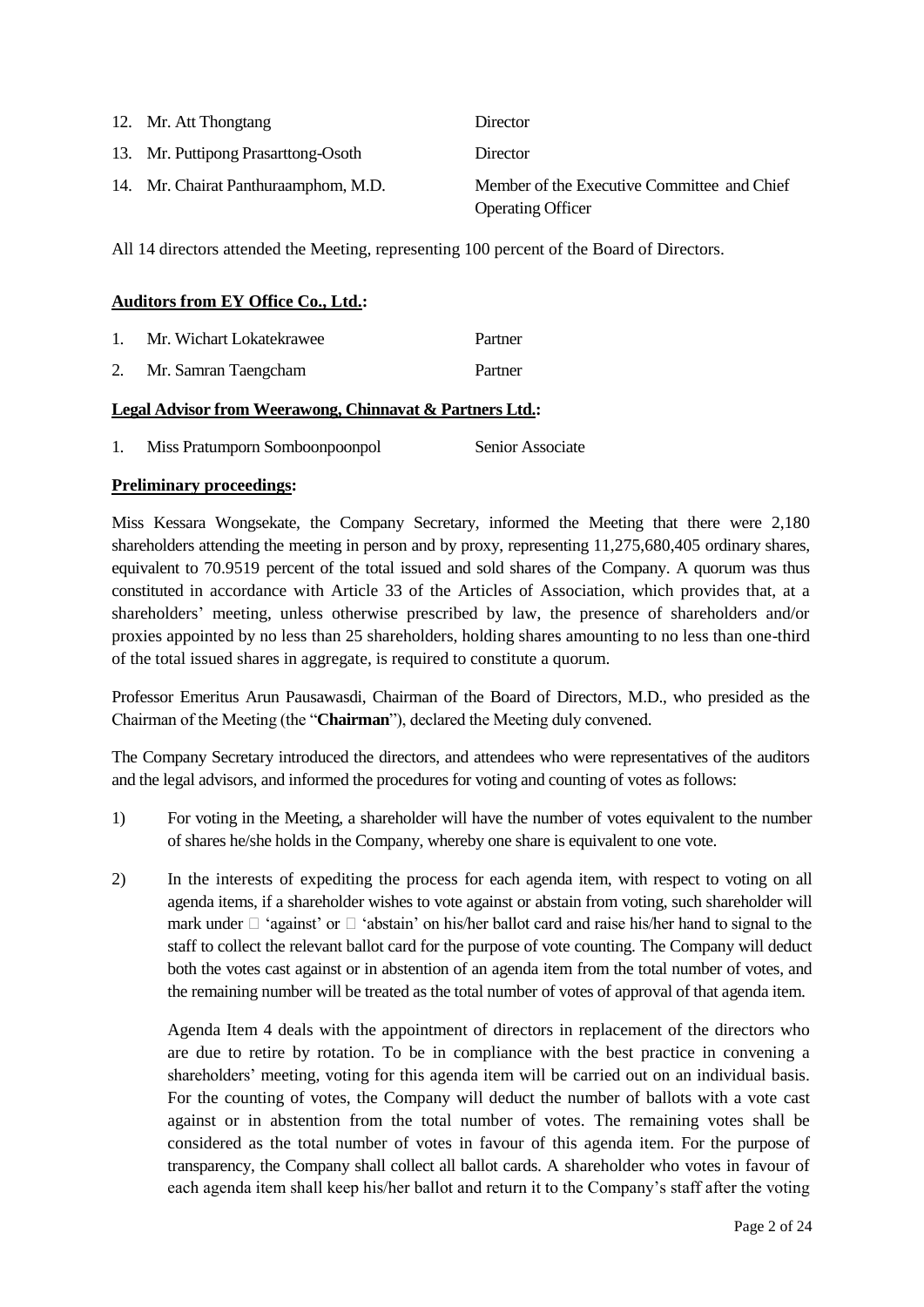on the appointment of all directors. In the interests of convenience and expediency, the Company"s staff will collect the ballot cards from each of the shareholders individually.

3) A ballot that is filled with more than one mark in the space provided or a ballot that casts a vote expressing a conflict of intent; or a ballot with a vote that has been crossed out without a signature thereon; or a ballot on which there are votes cast in excess of the permitted number of votes on a ballot, shall be considered invalid.

In this regard, a shareholder who wishes to correct his/her vote on the voting ballot should cross out the existing vote on the voting ballot and affix his/her signature thereto. Any vote cast in a different manner from that specified above shall be considered invalid.

- 4) A shareholder or a proxy who wishes to leave the Meeting before the Meeting is adjourned is requested to submit his/her voting ballot to the staff in advance before he/she leaves the meeting room. The Company will deduct the number of shares of such shareholder attending the meeting in person or by proxy from the total number of shares represented at the Meeting once he/she leaves the meeting room before the meeting is adjourned.
- 5) To minimize the risk the outbreak of Coronavirus 2019 (COVID-19), the Company did not prepare microphones for shareholders to ask questions, and the Company asks shareholders to wear masks at all times throughout the Meeting. A shareholder who would like to ask a question is required to write it on the paper provided, specifying his/her first and last name and indicating whether he/she is a shareholder or a proxy, and send it to the Company's staff in order to pass it to the Chairman.

To ensure that the Meeting was conducted in compliance with good corporate governance principles, the Company delegated Miss Parawee Kittipokasap, Legal Advisor from Weerawong, Chinnavat & Partners Limited, to act as a voting inspector.

The Chairman then delegated Mr. Weerawong Chittmittrapap, Independent Director, to act as the meeting facilitator (the "**Facilitator**").

The Facilitator informed the Meeting that, in this Meeting, the Company gave the shareholders an opportunity to propose matters that would be considered beneficial and appropriate to be agenda items in advance of this Meeting, as well as to nominate a person who is knowledgeable, competent, and qualified for appointment as a director, from 2 December 2019 to 15 January 2020. The guidelines for proposing such additional matters were posted on the Company"s website. By the end of the given period, no shareholder had proposed any matter in advance in order for the Board of Directors to consider and add to the list of agenda items for this Meeting, and there was no nomination of other qualified persons for appointment as directors. Thereafter, the Facilitator proceeded with the Meeting in accordance with the following agenda items.

## **Agenda Item 1: To acknowledge the Company's performance for 2019**

The Facilitator asked Mrs. Narumol Noi-am, Acting President, to inform the Meeting of the Company"s business during the year 2019.

Mrs. Narumol Noi-am, Acting President, presented to the Meeting an overview of the business of the Company during the year 2019. The important details are summarized as follows: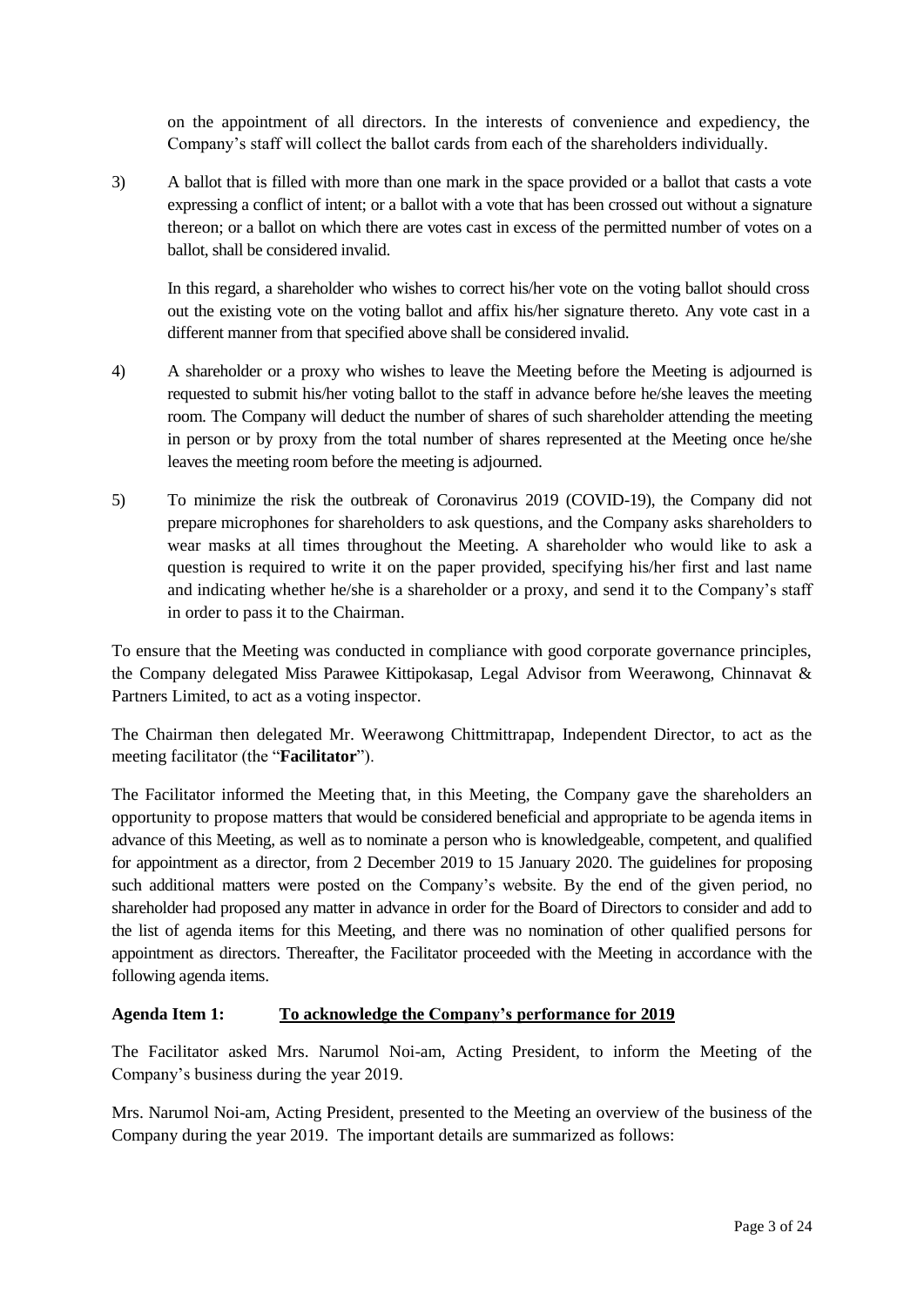### **Overview of the Company:**

- Presently, the Company has a total of 49 operational hospitals in its network. The latest hospital which the Company recently started operating is Jomtien Hospital, Chon Buri Province. The Company has a total of approximately 8,500 beds across all of the hospitals in its network. In addition, the Company has established 10 Centers of Excellence in the hospitals in its network. These Centers of Excellence are hospitals that provide healthcare services to patients with complex diseases, for instance, heart disease, brain system and nerve system diseases, cancer, bone and joint diseases; they also serve as emergency centers. The Company also established the BDMS Wellness Clinic and the Mövenpick BDMS Wellness Resort Bangkok on Witthayu Road. The Company has approximately 12,000 doctors, 9,000 nurses and 24,000 supporting staffs.
- The Company operates a drug and saline business under Medic Pharma Co., Ltd and A.N.B. Laboratories Co., Ltd. and also Save Drug pharmacies, which presently have over 100 stores.
- In 2019, the credit rating of the Company improved from "AA- Stable" to "AA Stable", as ranked by TRIS Rating.

### **Network Expansion:**

- The Company has enhanced the efficiency of its advanced healthcare provision to be in accordance with even higher standards in striving to build a Center of Excellence (CoE) Network. The Company is focusing on improving the potential of each hospital in its CoE Network to ensure that all hospitals offer extensive clinical care in accordance with the internationally-accepted standards issued by Joint Commission International (JCI) and in collaboration with the world"s leading medical institutions in order to raise its standards to be on a par with top international standards. Currently, the Company has 10 Centers of Excellence, namely: 1) Bangkok Hospital (Head Office); 2) Samitivej Sukhumvit Hospital; 3) Samitivej Sri Nakarin Hospital; 4) Phyathai 2 Hospital; 5) Bangkok Hospital Phuket; 6) Bangkok Hospital Chiang Mai; 7) Bangkok Hospital Udon; 8) Royal Phnom Penh Hospital; 9) Bangkok Hospital Pattaya; and 10) Bangkok Hospital Rayong.
- In 2019, the Company launched the operation of Bangkok International Hospital, which is a hospital with 175 beds. It is located near Bangkok Hospital (Head Office).
- In May 2020, the Company launched the operation of Jomtien Hospital, which is a hospital with 232 beds. It is located on Sukhumvit Road, Bang Lamung District, Chon Buri Province.

#### **Innovation of Service**

• The Company has developed its service in response to the outbreak of Coronavirus 2019 (COVID-19) by introducing an intelligent robot, the so-called "Healthy Bot", which is a robot designed for automated service delivery in a hospital. The Healthy Bot can help reduce contact with patients and reduce the risk of spreading disease. The hospital staff can operate the Healthy Bot via a touched screen, a tablet or a mobile phone. The Healthy Bot comes with 17 liters of storage, an automatic electronic door lock, and can set up a map to determine its route automatically. It can also move freely by using radar and sensors to avoid any obstacles, and it can operate for 24 hours. Presently, the Company uses the Healthy Bot in Bangkok Hospital (Head Office) for drug delivery and interaction with patients.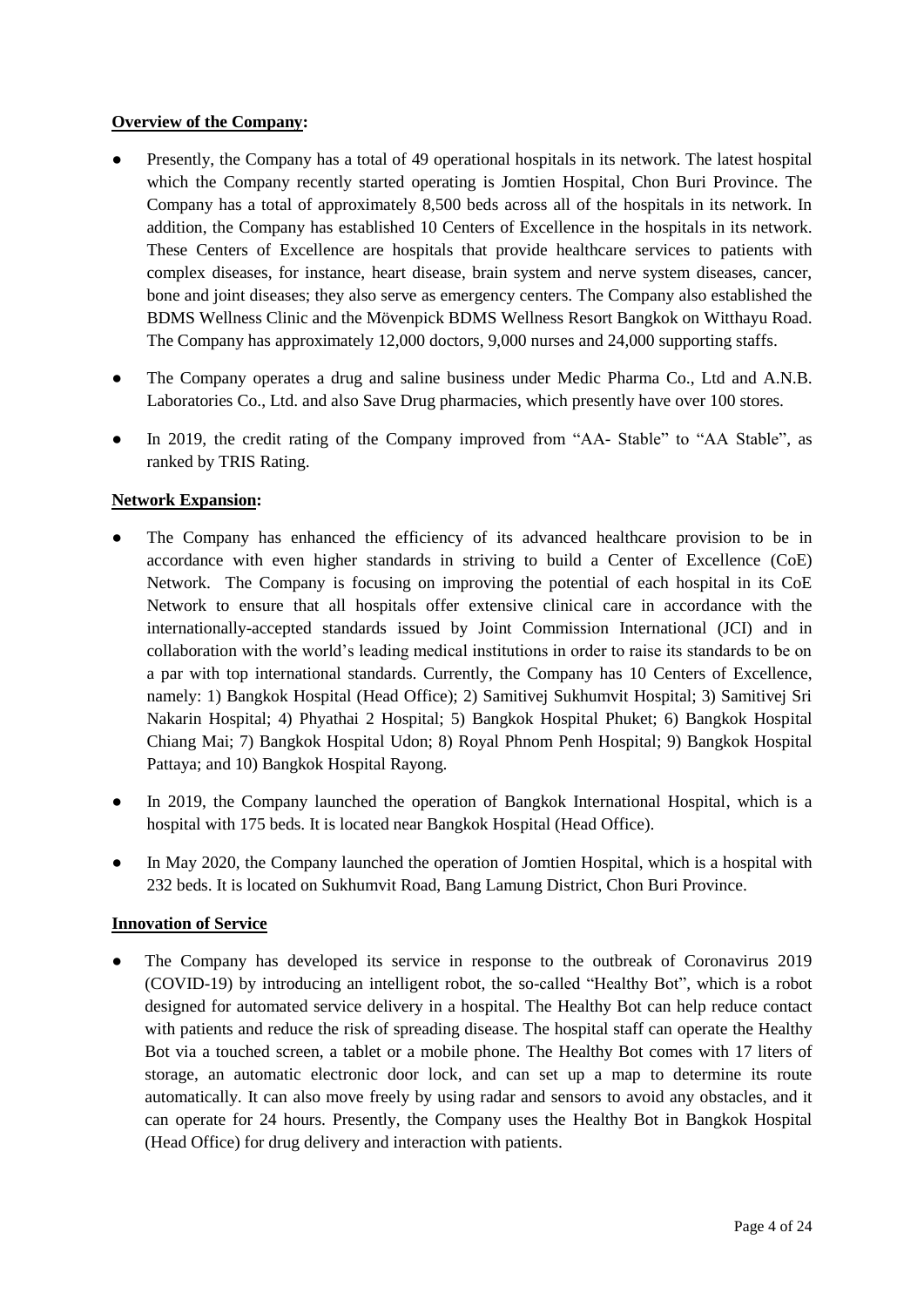- The Company has launched an innovation in medical check-up kits to reduce contact with patients (TytoCare). TytoCare provides a device for basic medical check-ups. It is an easily portable device which can be used to measure body temperature and to check the lungs, heart, ears, pharynx and skin. Patients can use the TytoCare device by themselves in order to send information to the doctor for diagnosis through an online platform 24 hours a day. The Company has distributed over 200 of the TytoCare kits to public hospitals for the safety of staff during the outbreak of Coronavirus 2019 (COVID-19).
- The Company and the hospitals in its network offer in-home healthcare through the following four services: telephone consultations with doctors, blood drawing, vaccination and drug delivery. Patients can also have consultations with doctors via the Healthcare Campaign during the outbreak of Coronavirus 2019 (COVID-19) with the Bangkok Hospital Delivery Services.
- During the outbreak of Coronavirus 2019 (COVID-19), the Company has cooperated with the Mövenpick BDMS Wellness Resort Bangkok to operate alternative state quarantine for 15 days, which already passed the certification in the special program of the government. People who are in state quarantine will receive healthcare services from the doctors and nurses of the Company during their stay in the Mövenpick BDMS Wellness Resort Bangkok along with a supplementary food service and Coronavirus 2019 (COVID-19) diagnosis service on the  $15<sup>th</sup>$  day of their stay. At present, the Mövenpick BDMS Wellness Resort Bangkok has a total of 150 rooms and plans to increase its capacity to 200 rooms in the future.

## **Awards:**

- The Company was inducted into received "Thailand's Top Corporate Brand Hall of Fame 2019" by the Faculty of Commerce and Accountancy, Chulalongkorn University, which organized the award ceremony for companies listed on the Stock Exchange of Thailand that have won "Thailand"s Top Corporate Brand" for five consecutive years.
- The Company received the Outstanding Investor Relations Award from SET Awards 2019 by the Stock Exchange of Thailand.
- The Company won 1) the Royal Award for Corporate Excellence in Thailand in the excellence of product/service category and the excellence of organization management category and 2) the Distinguished Award in the human resource management category at the Thailand Corporate Excellence Awards 2019 event organized by the Thailand Management Association and the Sasin Graduate Institute of Business Administration.
- The Company won the following three awards in the "2019 All-Asia Executive Team Awards Healthcare & Pharmaceuticals industry" from Institutional Investor magazine, which was organized in Shenzhen, the People's Republic of China: 1) Most Honored Company 2) Special Achievement Award: Best CEO-Healthcare & Pharmaceuticals and 3) Special Achievement Award: Best CFO-Healthcare & Pharmaceuticals.
- The Company won the following three awards in the "Asia's Outstanding Companies Poll" organized by Asiamoney Magazine: 1) Asia"s Outstanding Companies Poll – Thailand for 2020 2) Overall Most Outstanding Company in Thailand and 3) Most Outstanding Company in Thailand – Healthcare Sector.
- The Company was awarded the Best Managed Healthcare Company in Asia for two consecutive years by FinanceAsia Magazine from votes by over 240 fund managers and analysts worldwide.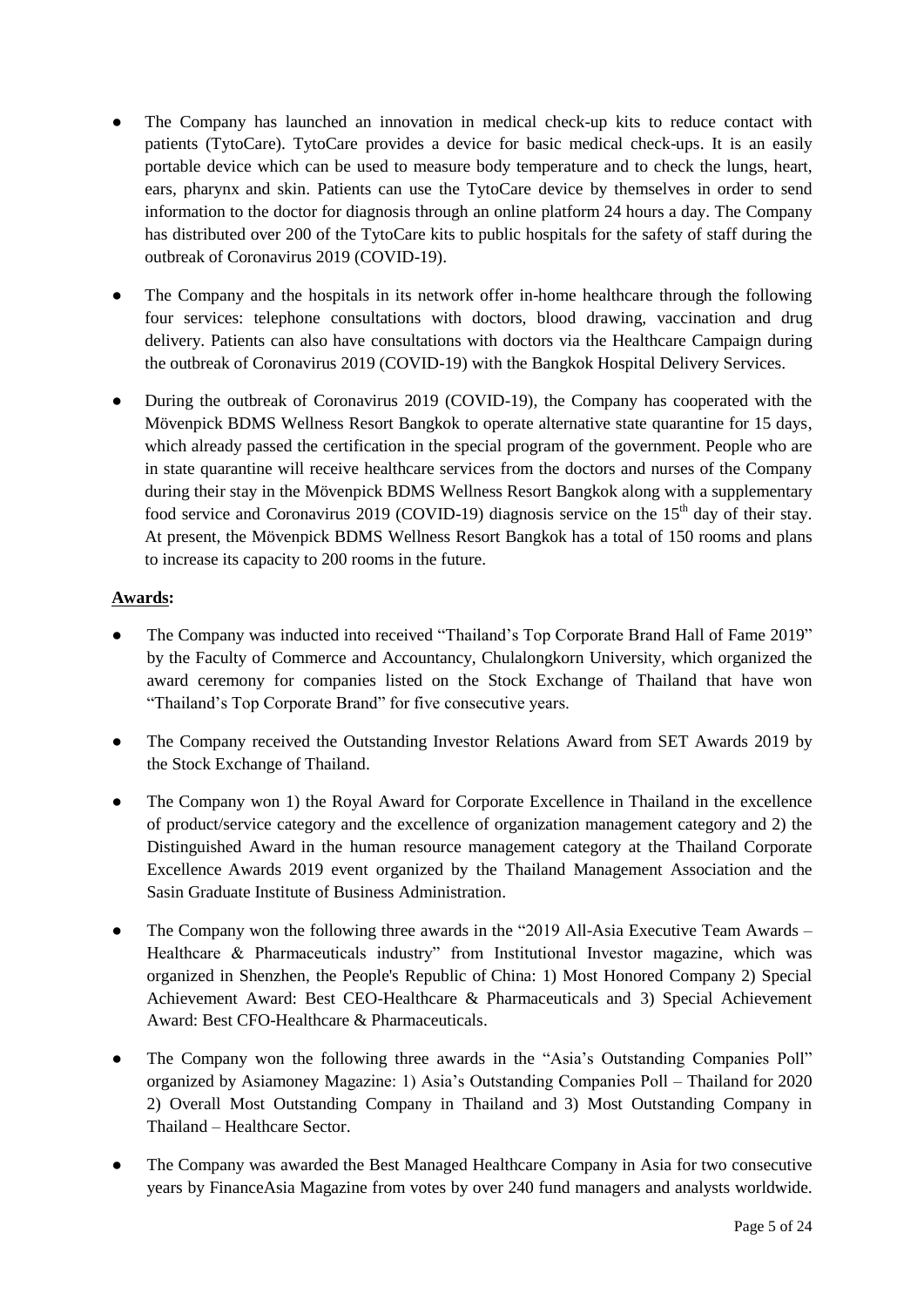The award is for a listed company which has outstanding financial performance, an excellent management team as well as good investor relations activities and corporate governance.

- The Company was awarded the Best Investor Relations (Best in Country Thailand) from IR Magazine Forum & Awards - Southeast Asia 2019 organised by IR Magazine in order to award the company in Southeast Asia which has outstanding investor relations.
- The Company won the following five awards in the "Global Health and Travel Awards 2019" at "The Global Health & Travel Award Ceremony 2019" in Malaysia, organized by Global Health and Travel, which is a leading magazine for health and travel in the Asia-Pacific Region: 1) Hospital of the Year in Thailand 2019 (fourth consecutive year), 2) 2019 Neurology Service Provider of the Year in Asia-Pacific, 3) 2019 ENT Service Provider of the Year in Asia-Pacific, 4) 2019 Diabetes Service Provider of the Year in Asia-Pacific, and 5) Health Screening Service Provider of the Year 2019.

### **Social Responsibility:**

- The Company organized the Parent Vaccine Training program to promote knowledge of raising children, and healthcare and first aid for children aged from 6 months to 7 years.
- The Company organized the Support and Care Project for indigent patients, whereby the Company and the hospitals in its network offer support for surgeries and medical procedures to indigent patients who cannot afford the medical fees.
- The Company sponsored the "Term Fhun Pun Yim Aim Boon" Project by the Bangkok Hospital (Head Office) together with Vejdusit Foundation to organize foresting activities and dam building, to promote healthcare knowledge activities, and to provide scholarships, medical boxes, books, toys and sports equipment to children in Phetchaburi Province.
- The Bangkok Hospital (Head Office) organized CPR Training and Basic First Aid for the year 2019 in order to promote the importance of basic life-saving methods to the public.

The Facilitator gave the shareholders an opportunity to ask questions. In the absence of questions, the Facilitator then asked the Meeting to acknowledge the Company"s performance for 2019.

**Resolution:** The Meeting acknowledged the Company's performance for 2019.

## **Agenda Item 2: To consider approving the Company and its subsidiaries' audited consolidated financial statements for 2019**

The Facilitator proposed that the Meeting consider and approve the Financial Statements for 2019, as detailed in the 2019 Annual Report as delivered to the shareholders. The Facilitator asked Mr. Chavalit Sethameteekul, Member of the Audit Committee to clarify the information in support of the Meeting"s consideration.

Mr. Chavalit Sethameteekul, Member of the Audit Committee, informed the Meeting that the Audit Committee had considered the information of the Auditor"s Report and the Financial Statements for the year ending 31 December 2019, which had been audited by Mr. Wichart Lokatekrawee, Certified Public Accountant of EY Office Limited and was of the view that the financial statements had been prepared in accordance with the accounting standards and reflected accurate information by disclosing sufficient material facts. The Auditor was also of the view that the financial statements accurately represented the Company"s financial position, operating results, and cash flow in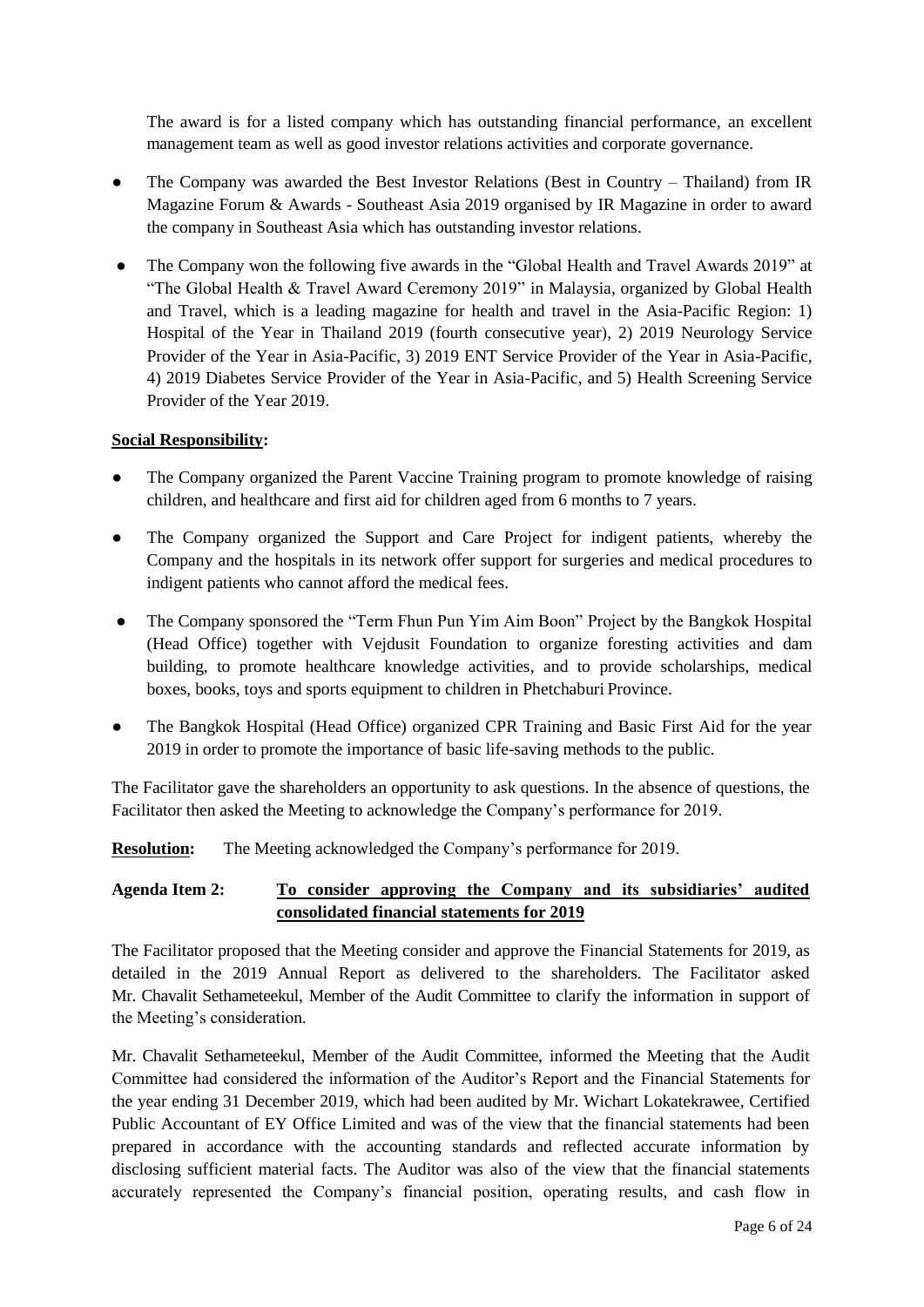accordance with the Financial Reporting Standards. After due consideration, the Audit Committee was of the view that the related transactions occurring in the year 2019 appeared in the Annual Report were reasonable and had been entered into on an arm"s length basis. In addition, Mrs. Narumol Noiam, Acting President, was delegated to inform the Meeting of a summary of the information in the financial statements.

Mrs. Narumol Noi-am, Acting President, informed the Meeting of the summary of the Income Statement as at the end of 2019 and Statement of Financial Position of the Company and its subsidiaries as at the end of 2019, the details of which are as follows:

| (Unit: THB million)                        | <b>Financial Statements</b> |                | Percentage |
|--------------------------------------------|-----------------------------|----------------|------------|
|                                            | 2019                        | 2018           | of change  |
|                                            |                             | (Reclassified) |            |
| Operating income                           | 83,774                      | 78,288         | 7.0%       |
| Total revenue                              | 91,512                      | 78,363         | 16.8%      |
| Cost of hospital operations and goods sold | 54,277                      | 50,502         | 7.5%       |
| Administrative expenses                    | 17,447                      | 15,998         | 9.1%       |
| Net profit                                 | 16,009                      | 9,647          | 65.9%      |
| Net profit attributed to equity holders    | 15,517                      | 9,191          | 68.8%      |

## **Summary of 2019 Consolidated Income Statement**

## **Summary of Consolidated of Financial Position Statement as of 31 December 2019**

| (Unit: THB million)                        | <b>Financial Statements</b> | <b>Percentage</b> |            |
|--------------------------------------------|-----------------------------|-------------------|------------|
|                                            | 2019                        | 2018              | of change  |
| Cash and cash equivalents                  | 4,696                       | 5,034             | $(6.7\%)$  |
| Trade and other receivables                | 8,850                       | 7,545             | 17.3%      |
| Property, premises and equipment           | 78,440                      | 74,547            | 5.2%       |
| <b>Total assets</b>                        | 133,662                     | 133,499           | 0.1%       |
| <b>Total liabilities</b>                   | 46,480                      | 60,061            | $(22.6\%)$ |
| Total shareholders' equity                 | 87,182                      | 73,438            | 18.7%      |
| Total liabilities and shareholders' equity | 133,662                     | 133,499           | 0.1%       |

## **Summary of Discussion and Analysis of Financial Position and Performance**

- Income from Thai and foreign patients saw an increase of 7 percent from 2019 as a result of:
	- An increase in the number of patients and the amount of medical service fees because of the complexity of diseases in the Centers of Excellence.
	- An expansion of the health insurance customer base.
	- The growth of the hospitals in the Company network in the Bangkok Metropolitan Region.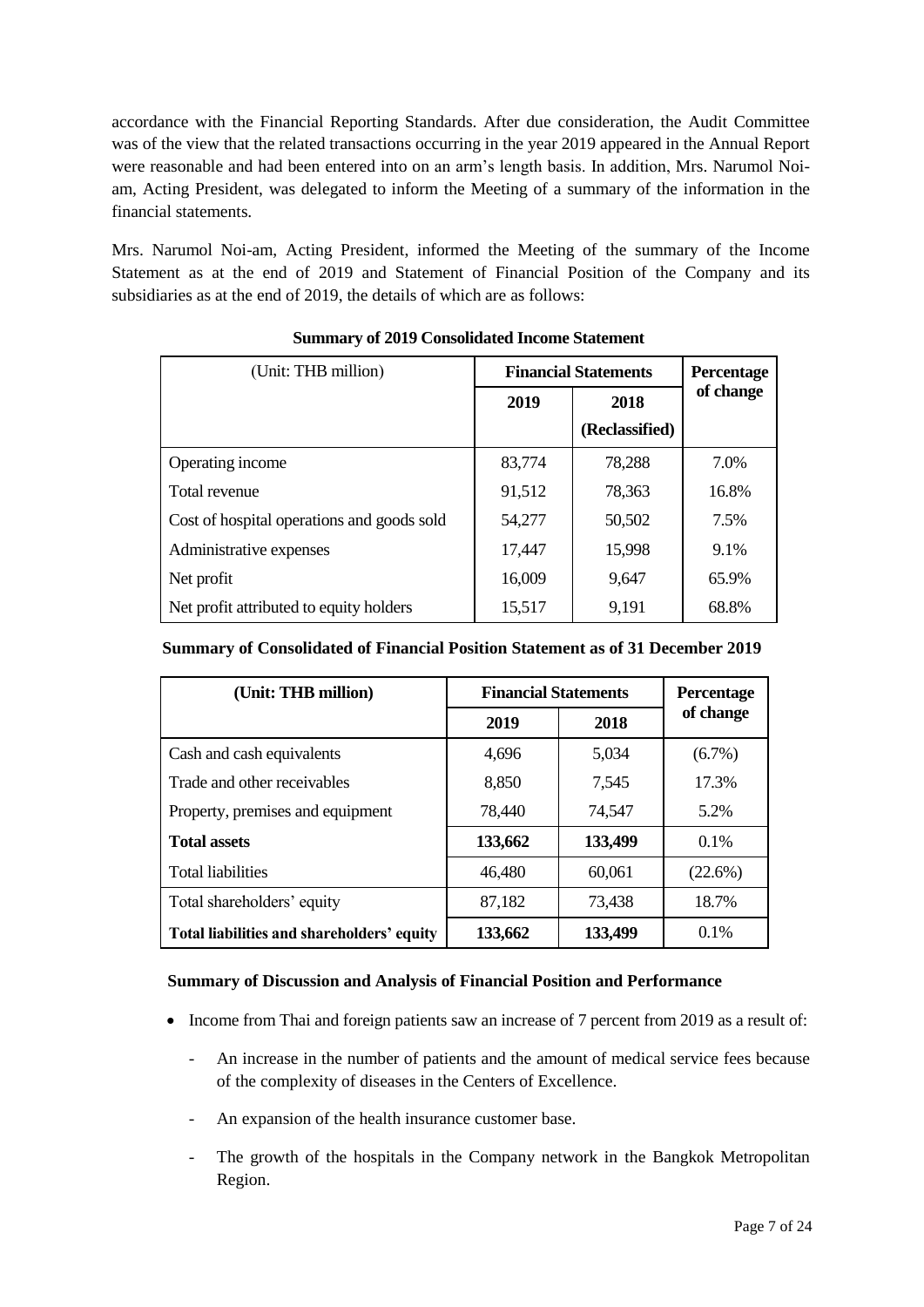The abovementioned factors resulted in a revenue ratio of Thai to foreign patients of 70 percent to 30 percent.

- Extraordinary item, which was the profit from the sale of all of the investments in Ramkhamhaeng Public Company Limited.
- Costs and Expenses
	- Medical costs, management costs and operating incomes saw an increase in close portion.
	- Financing cost decreased as a result of bondholders exercising the option to convert to ordinary shares and the loan repayment to the financial institution.

The Facilitator gave the shareholders an opportunity to ask questions.

Miss Siripon Kattapong, a proxy, asked the following questions:

- 1. Page 219 of the 2019 Annual Report of the Company states that as at 31 December 2019, the Company and its subsidiaries have recorded provisions for lifelong medical programs under a judgement from the civil court of approximately THB 724 million. Please elaborate on this issue.
- 2. On page 189 of the 2019 Annual Report of the Company, how can the Company manage accounts receivable which are more than 12 months overdue?
- 3. On page 193 of the 2019 Annual Report of the Company, on inventories, the allowance to reduce cost to net realizable value in 2019 increased by more than 100 percent from 2018. Please elaborate on this issue.
- 4. Comparing other incomes in the first quarter of 2020 to other incomes in the first quarter of 2019, there is a difference of THB 7,600 million. Please elaborate on the differences on this issue.

The Facilitator asked Mrs. Narumol Noi-am, Acting President to answer question 1 and Mrs. Wannapa Pavavech, Assistant Group CFO – Accounting, to answer other questions of the proxy.

Mrs. Narumol Noi-am, Acting President, answered as follows:

1. The provisions amounting to approximately THB 724 million came from the Life Privilege Club. In late 2019, the Company has set reserve for debts for the whole amount as well as estimation of costs and expenses to be occurred in the future. The amount is shown in the 2019 Annual Report.

Mrs. Wannapa Pavavech, Assistant Group CFO – Accounting, answered questions 2-4, respectively, as follows:

1. Certain accounts receivable are debtors in respect of the public sector. The Company is continually following up on the debt repayment from those debtors. For the lawsuits in respect of accounts receivable, the Company has proceeded with the litigation process regarding such debtors and is continually following up on the status of those cases.

2. In every quarter that the Company has to prepare financial statements, the Company has to consider the realizable value of the inventories of the Company and set allowance for the value deduction of goods by considering the businesses of the Company in order to comply with the accounting standard.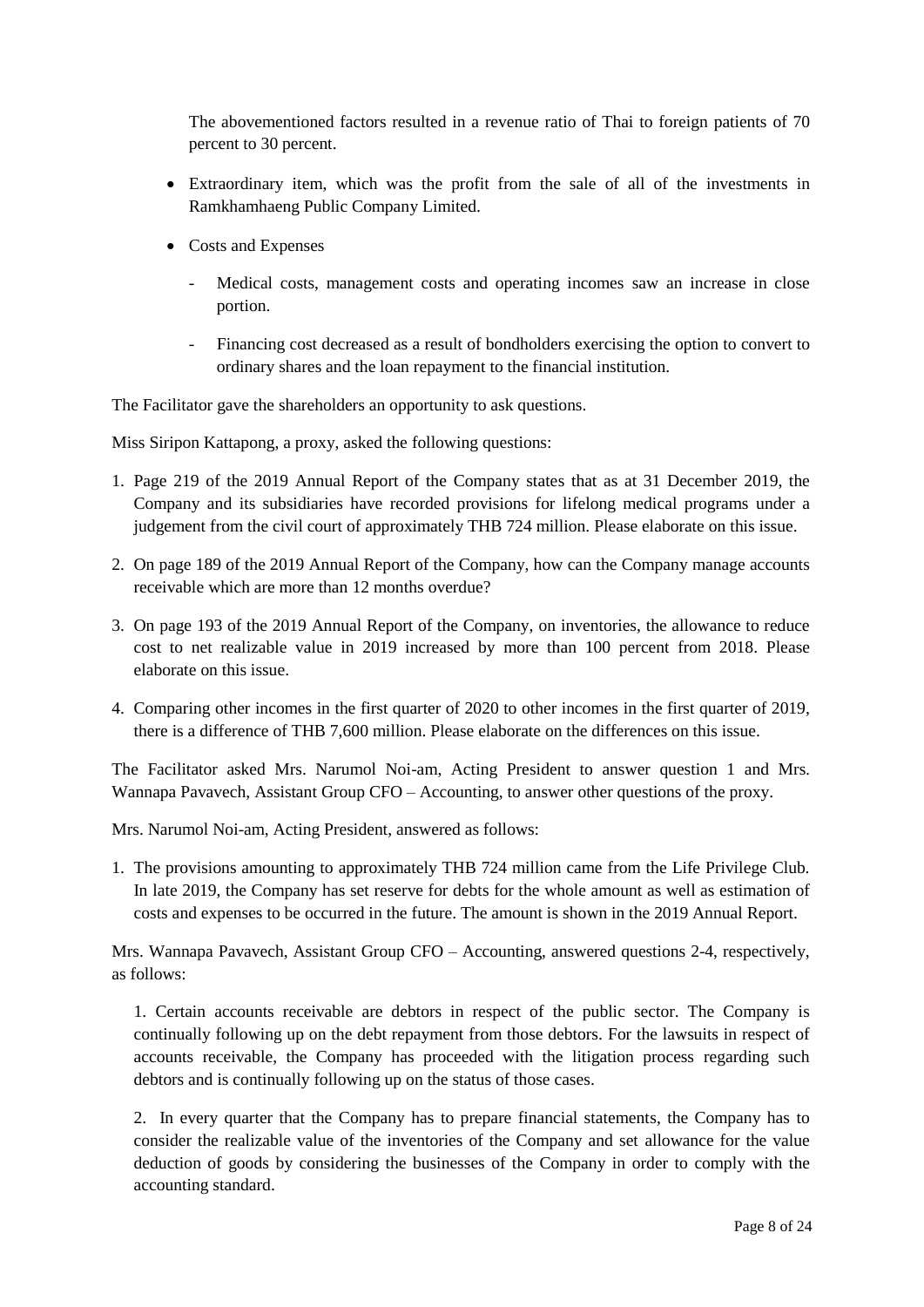3. In the first quarter of 2019 the Company profited from the sales of investment capital in its joint ventures for THB 7,600 million but for other incomes in the first quarter of 2020, there was no such transaction. Therefore, other income was reduced by THB 7,600 million.

Mr. Wiwat Koosakul, a proxy, asked the following question:

Page 238 of the 2019 Annual Report of the Company states the exemption from corporate income tax on profit from promoted business, not exceeding 100% of the investment capitals, exclusive of land and working capital. Please clarify how much privilege the Company has used and how much privileges are remaining?

The Facilitator asked Mrs. Wannapa Pavavech, Assistant Group CFO – Accounting, to answer the proxy"s question.

Mrs. Wannapa Pavavech, Assistant Group CFO – Accounting, answered that referring from the table of the rights and privileges of the investment promotion on page 237 of the 2019 Annual Report of the Company. It states the exemption period of the Company and its subsidiaries including the period receiving the exemption, while the income from the promoted business in 2019, states in the consolidated income statement of the Company of THB 1,587 million.

In this regard, the Company has already used tax exemption incentives of approximately THB 200 million. The remaining tax incentives which have not yet been used under the BOI certificate with specified financial amounts are approximately THB 900 million.

Mr. Siriwat Woravetvuthikul, a shareholder, asked the following questions:

- 1. How is the operational performance of the BDMS Wellness Clinic going? How much revenue has it earned? Is it making profits or losses? How much has the Company invested?
- 2. In the financial statements of the Company, a profit from the sale of investments of THB 11,200 million has been recorded, and in the consolidated financial statements of the Company, a profit from the sale of investments of THB 7,600 million has been recorded. Please clarify the sources of such funds.
- 3. Does the Company still have investment capitals that can be sold for a profit?

The Facilitator asked Mrs. Narumol Noi-am, Acting President to answer questions 1 and 3 and Mrs. Wannapa Pavavech, Assistant Group CFO – Accounting, to answer question 2 of the shareholder.

Mrs. Narumol Noi-am, Acting President, answered as follows:

- 1. There are two parts to the business of the BDMS Wellness Clinic: a clinic and a hotel business, which have already been in operation for approximately 2 years and 1 year respectively. In this regard, the investment amount in land and buildings is approximately THB 10,000 million. During the past year, the business generated total revenue of around THB 400 million. At present, the business is still making an operating loss of around THB 100 – 200 million, which is considered a small loss compared with the overall operating results of the Company. However, some of the revenue of the BDMS Wellness Clinic has gradually increased. The Company expects that such business can generate a profit for the Company in the next two years.
- 2. For question 3, the Company still has many investment capitals. However, at present, the Company has no plans to sell those s investment capitals to make more profits.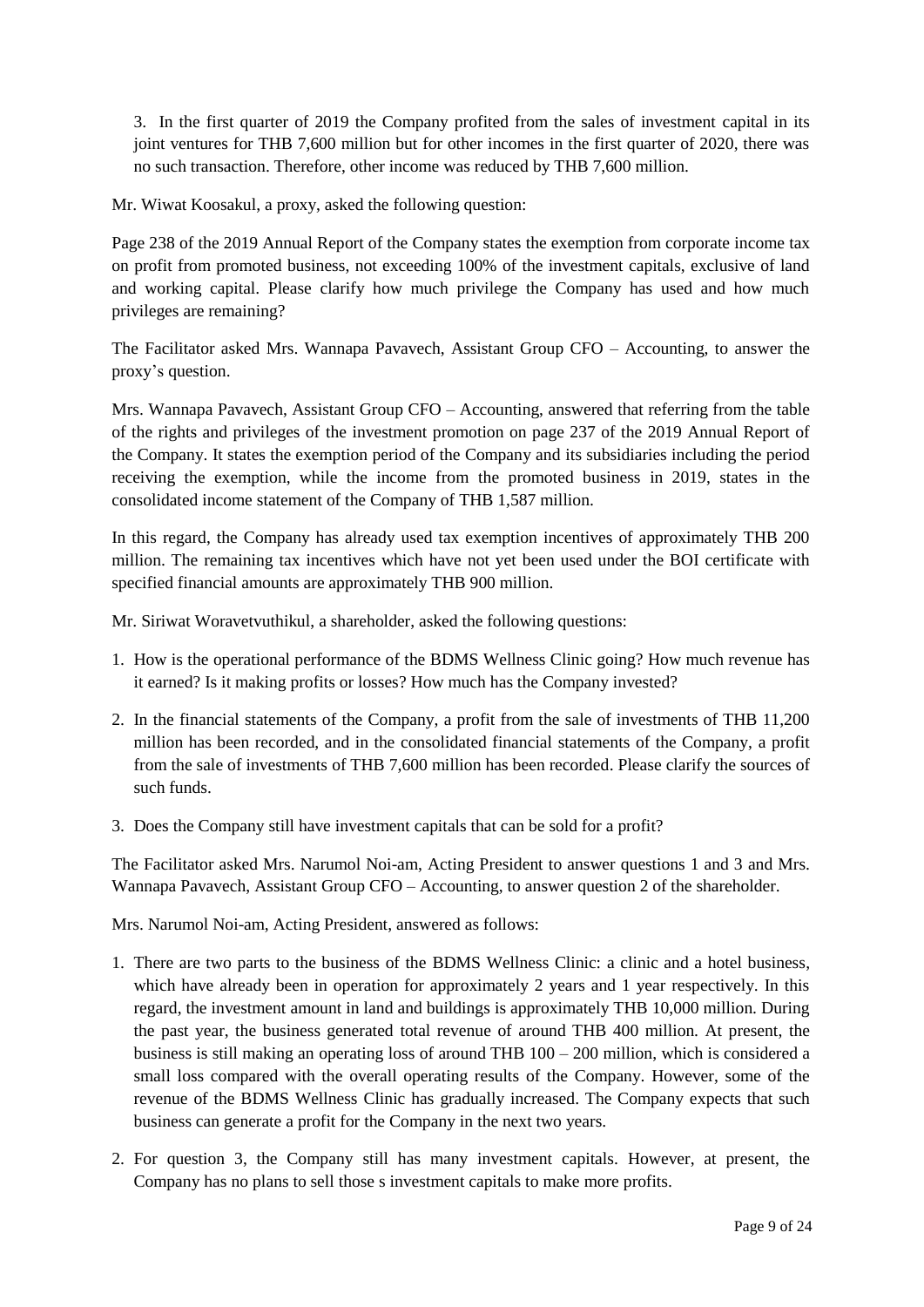Mrs. Wannapa Pavavech, Assistant Group CFO – Accounting, answered question 2, as follows:

In the separate financial statements, the Company recorded a profit from the sale of the whole investment capital in Ramkamhaeng Public Company of approximately THB 11,000 million, which resulted from the selling price of the investment capital of around THB 12,000 million and accounting costs. The reason for the difference in the recording of the sale of investment capitals between the separate financial statements and the consolidated financial statements is that the Company uses the Equity Method to record investment capitals. Thus, the book value as of the date of the sale of the investment capitals would be different from the separate financial statements. This will result in the difference in the recording of the profit from the sale of investment capitals between the separate financial statements and the consolidated financial statements.

The Facilitator asked the Meeting to cast votes on this agenda item. Miss Kessara Wongsekate, the Company Secretary, informed the Meeting that the resolution on this agenda item shall be passed by a majority vote of the shareholders attending the Meeting and casting their votes.

**Resolution:** After due consideration, the Meeting resolved, by a majority vote of the shareholders attending the Meeting and casting their votes, to approve the Financial Statements for the year 2019, in accordance with the following votes:

|                 | <b>Number of votes</b> |       | Percentage |
|-----------------|------------------------|-------|------------|
| Approved        | 11,667,899,618         | votes | 99.9801    |
| Disapproved     | 2,316,660              | votes | 0.0199     |
| Abstained       | 131,800                | votes | 0.0000     |
| Invalid ballots |                        | votes | 0.0000     |

#### **Agenda Item 3: To acknowledge the interim dividend payments**

The Facilitator proposed that the Meeting acknowledge the interim dividend payment and delegated Mrs. Narumol Noi-am, Acting President, to inform the Meeting of the details with regard to this agenda item.

Mrs. Narumol Noi-am, Acting President, informed the Meeting that the Company"s policy is to pay dividends at no less than 50 percent of the net profit in the consolidated financial statements, depending on the business expansion and capital requirements of the Company in each year, which shall be approved by the shareholders" meeting, except for the interim dividend payment which may be approved by the Board of Directors if the Board of Directors deems that the Company has good operating results and sufficient liquidity. In this regard, Board of Directors" Meeting No. 8/2019 resolved to pay the first interim dividend from the Company"s operating profits in January – June 2019, at the rate of THB 0.25 per share (Non-BOI), in the amount of THB 3,973 million, which the Company already paid on 27 September 2019. Due to the postponement of the 2020 Annual General Shareholders" Meeting, from the previously scheduled 10 April 2020, to reduce the effect which may occur on the shareholders due to such Meeting postponement, the Board of Directors had, therefore, resolved to make the second interim dividend payment from the operating profits of 2019, at the rate of THB 0.30 per share (Non-BOI), in the amount of THB 4,768 million, which the Company already paid on 24 April 2020. Both interim dividends were paid from net profit, which is taxed at the rate of 20 percent. In conclusion, the Company paid a total dividend at the rate of THB 0.55 per share, in the amount of THB 8,741 million, or equivalent to approximately 56.3 percent of the net profit in the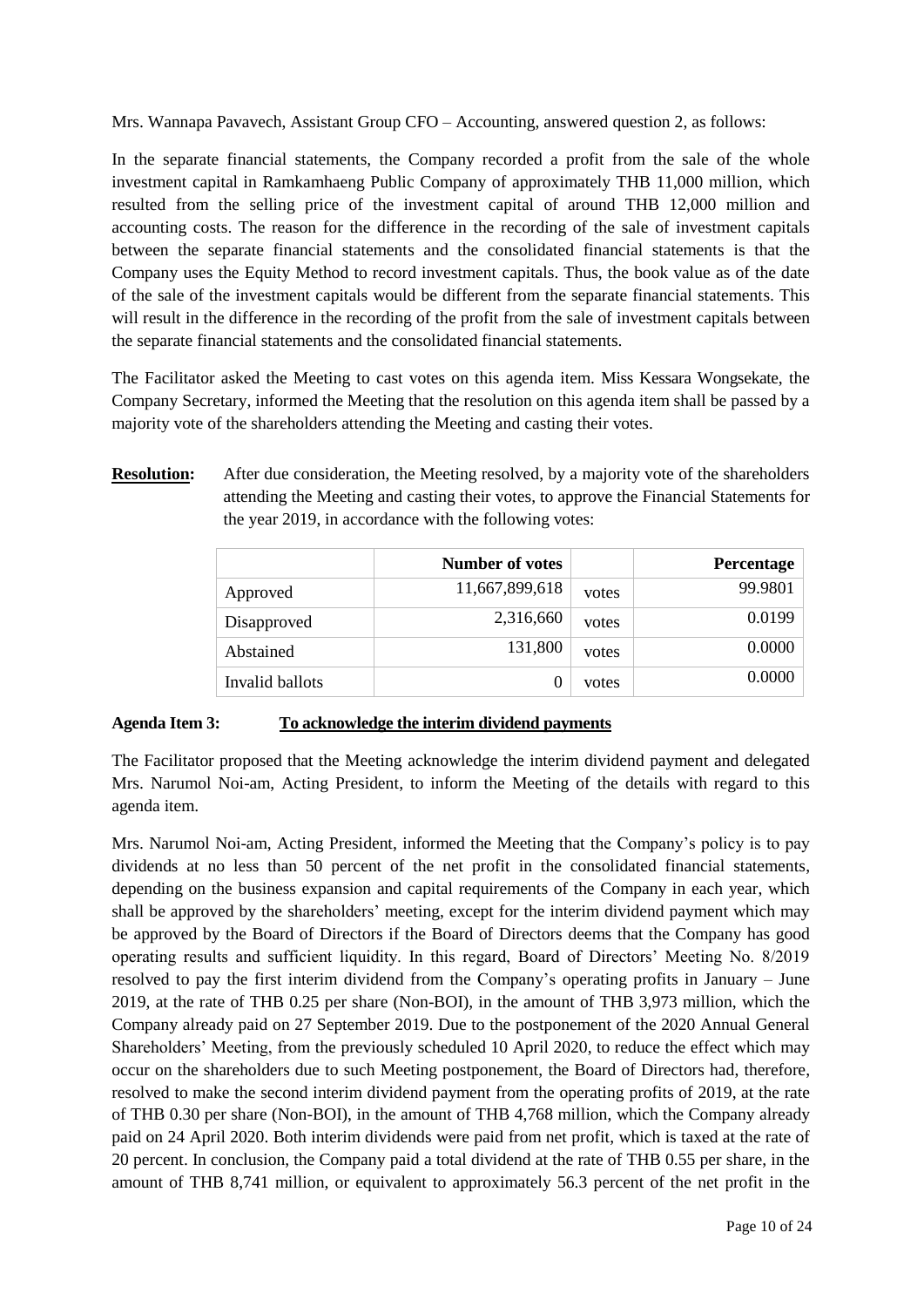consolidated financial statements. Therefore, it was proposed to the Meeting to acknowledge the interim dividend payments and that no additional dividend will be paid from the operating profits of 2019. Additionally, as the Company has the amount of the reserved capital as stated in the Article of Association, the Company does not have to allocate profits as reserved capital.

The Facilitator asked the Meeting to acknowledge the interim dividend payments as proposed.

**Resolution:** The Meeting acknowledged the Company's interim dividend payments as proposed and that no additional dividends will be paid from the operating profits of 2019 and no allocating of profits to reserved capitals.

## **Agenda Item 4: To consider electing directors in replacement of those who retire by rotation and electing new directors**

As the Facilitator is a director who is due to retire by rotation, the Facilitator then asked Professor Emeritus Santasiri Sornmani, M.D., Chairman of the Nomination and Remuneration Committee, to inform the Meeting of the information in support of the consideration and appointment of the directors in place of the directors who are due to retire by rotation.

Professor Emeritus Santasiri Sornmani, M.D., Chairman of the Nomination and Remuneration Committee, informed the Meeting that the Company"s Articles of Association provide that one-third of the members of the Board of Directors shall retire from office by rotation. Currently, there were five directors due to retire by rotation, namely:

| 1. Mr. Sripop Sarasas                | Director                    |
|--------------------------------------|-----------------------------|
| 2. Mr. Pradit Theekakul              | Director                    |
| 3. Mr. Weerawong Chittmittrapap      | <b>Independent Director</b> |
| 4. Mrs. Narumol Noi-am               | Director                    |
| 5. Mr. Chuladej Yossundharakul, M.D. | Director                    |
|                                      |                             |

Furthermore, the Company gave the shareholders an opportunity to nominate a person qualified for the director position who possesses no prohibited characteristics to be elected as a director in accordance with the criteria posted on the Company"s website, within 45 days, from 2 December 2019 to 15 January 2020. No shareholders nominated any person.

Therefore, after due consideration, the Board of Directors, as proposed by the Nomination and Remuneration Committee, had taken into consideration several reasons and appropriateness, as well as the variety of the qualifications, knowledge, abilities, specialization, and work experience of the Board of Directors, and the candidates' past performance as directors and members of the subcommittees. It was deemed appropriate to propose that the Meeting consider and approve the reappointment of the directors as follows:

- 1. To reappoint Mr. Sripop Sarasas, Mr. Pradit Theekakul, Mrs. Narumol Noi-am, and Mr. Chuladej Yossundharakul, M.D., all of whom are directors who is due to retire from office by rotation at this Meeting, to hold office as directors, and to reappoint Mr. Weerawong Chittmittrapap, an independent director to hold office as an independent director for another term; and
- 2. To appoint two new directors, namely, which shall make a total number of 16 directors:
	- 2.1 Mr. Subhak Siwaraksa, who was proposed to be appointed as an independent director as he possesses financial knowledge and experience and qualifications to be an independent director under the definition of an independent director in accordance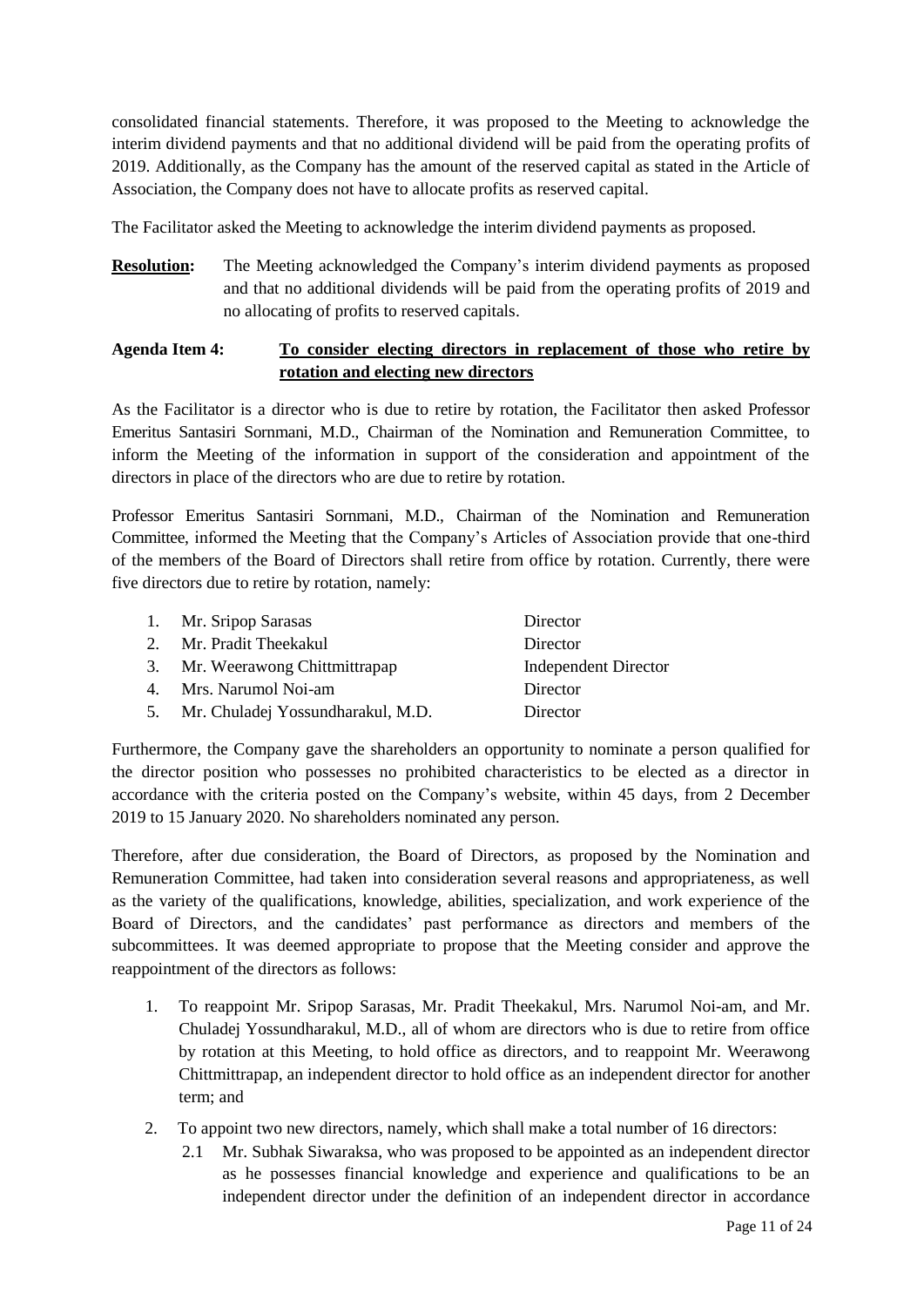with the qualifications of an independent director under the notification of the Capital Market Supervisory Board; and

2.2 Miss Poramaporn Prasarttong-Osoth, M.D., who was proposed to be appointed as a director as she specializes and has experience in the management of large-size hospitals. In addition, Miss Poramaporn Prasarttong-Osoth, M.D., is fully qualified to be a director under the law and does not possess any prohibited characteristics under the Notification of Capital Market Supervisory Board.

#### **Summary of the Names of the 7 Proposed Directors for Election**

| 1. Mr. Sripop Sarasas                      | Director                               |
|--------------------------------------------|----------------------------------------|
| 2. Mr. Pradit Theekakul                    | Director                               |
| 3. Mr. Weerawong Chittmittrapap            | <b>Independent Director</b>            |
| 4. Mrs. Narumol Noi-am                     | Director                               |
| 5. Mr. Chuladej Yossundharakul, M.D.       | Director                               |
| 6. Mr. Subhak Siwaraksa                    | Independent Director (Newly Appointed) |
| 7. Miss Poramaporn Prasarttong-Osoth, M.D. | Director (Newly Appointed)             |
|                                            |                                        |

The directors who have been nominated for appointment do not hold a directorship position in any other company which would be in conflict or in competition with the Company.

In addition, Mr. Weerawong Chittmittrapap and Mr. Subhak Siwaraksa, who have been nominated for appointment as independent directors, possess the qualifications of an independent director in accordance with the definition of an independent director according to the notification of the Capital Market Supervisory Board. They are not executives of or provide professional services to or have a material business relationship with the Company and its subsidiaries under the definition of an independent director.

Also, Mr. Weerawong Chittmittrapap will have a total term of office as independent director of the Company of not more than nine years - including this new term of office.

Professor Emeritus Santasiri Sornmani, M.D., Chairman of the Nomination and Remuneration Committee, gave the shareholders an opportunity to ask questions. In the absence of questions, he asked the Meeting to cast votes on this agenda item. Miss Kessara Wongsekate, the Company Secretary, reminded the Meeting that the appointment of directors will be made on an individual basis and that the Company will collect all ballots.

**Resolution:** After due consideration, the Meeting resolved to approve the reappointment of the five directors who are due to retire by rotation to hold office as directors for another term, and the appointment of two new directors, as proposed. The votes were cast individually for each director, as follows:

|                 | <b>Number of votes</b> |       | Percentage |
|-----------------|------------------------|-------|------------|
| Approved        | 10,183,011,462         | votes | 87.2580    |
| Disapproved     | 1,486,993,998          | votes | 12.742     |
| Abstained       | 14,100                 | votes | 0.0000     |
| Invalid ballots |                        | votes | 0.0000     |

#### **4.1 Mr. Sripop Sarasas Director**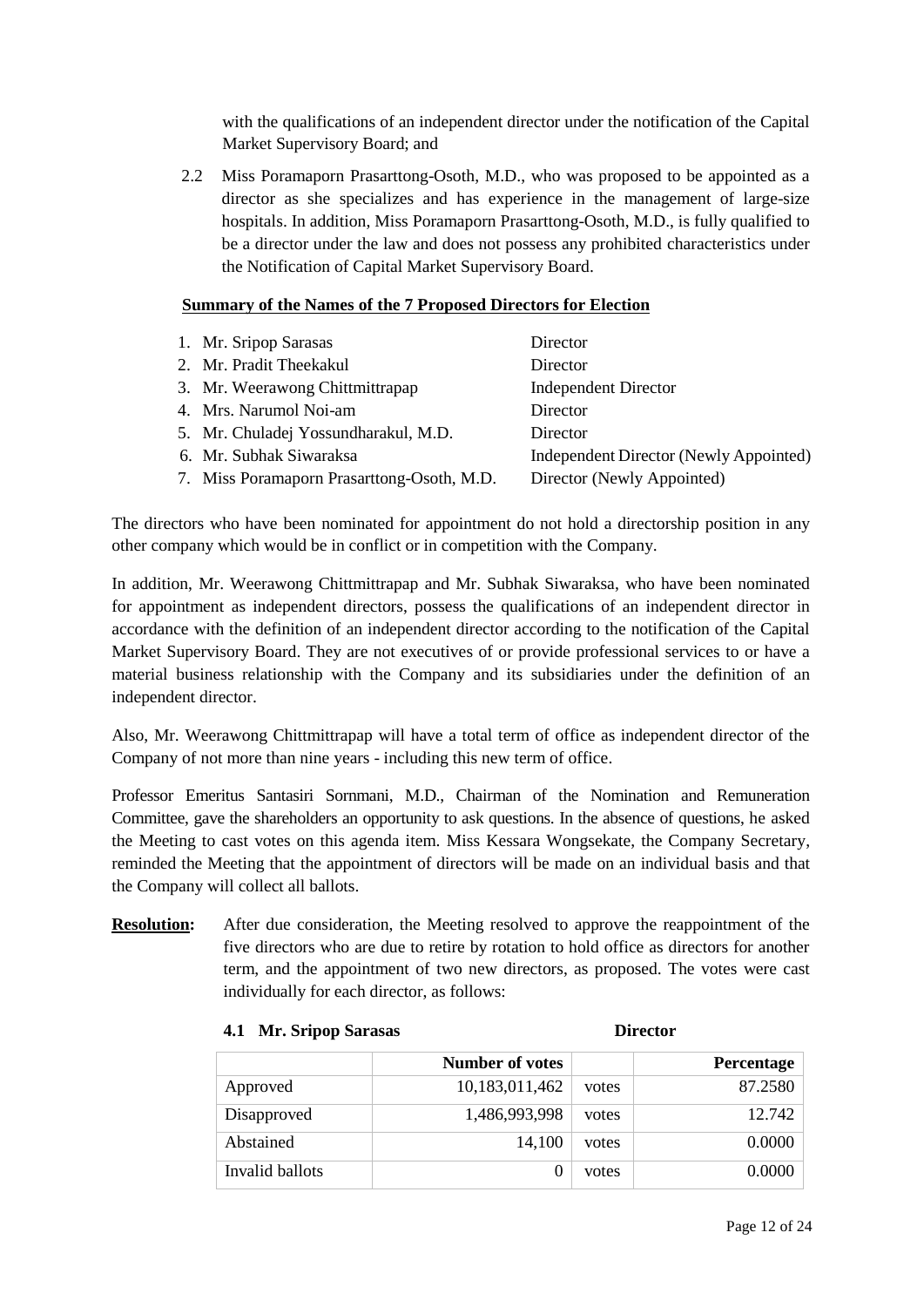## **4.2 Mr. Pradit Theekakul Director**

|                 | <b>Number of votes</b> |       | Percentage |
|-----------------|------------------------|-------|------------|
| Approved        | 11,302,177,516         | votes | 96.8481    |
| Disapproved     | 367,821,342            | votes | 3.1519     |
| Abstained       | 20,702                 | votes | 0.0000     |
| Invalid ballots |                        | votes | 0.0000     |

## **4.3 Mr. Weerawong Chittmittrapap Independent Director**

|                 | <b>Number of votes</b> |       | <b>Percentage</b> |
|-----------------|------------------------|-------|-------------------|
| Approved        | 11,067,477,589         | votes | 94.8370           |
| Disapproved     | 602,527,869            | votes | 5.1630            |
| Abstained       | 14,102                 | votes | 0.0000            |
| Invalid ballots |                        | votes | 0.0000            |

## **4.4 Mrs. Narumol Noi-am Director**

|                 | Number of votes |       | <b>Percentage</b> |
|-----------------|-----------------|-------|-------------------|
| Approved        | 11,543,304,982  | votes | 98.9175           |
| Disapproved     | 126,328,476     | votes | 1.0825            |
| Abstained       | 386,102         | votes | 0.0000            |
| Invalid ballots |                 | votes | 0.0000            |

## **4.5 Mr. Chuladej Yossundharakul, M.D. Director**

|                 | <b>Number of votes</b> |       | Percentage |
|-----------------|------------------------|-------|------------|
| Approved        | 10,203,193,099         | votes | 87.4309    |
| Disapproved     | 1,466,812,359          | votes | 12.5691    |
| Abstained       | 14,102                 | votes | 0.0000     |
| Invalid ballots |                        | votes | 0.0000     |

# **4.6 Mr. Subhak Siwaraksa Independent Director (Newly Appointed)**

|                 | Number of votes |       | Percentage |
|-----------------|-----------------|-------|------------|
| Approved        | 11,568,169,118  | votes | 99.1305    |
| Disapproved     | 101,463,340     | votes | 0.8695     |
| Abstained       | 387,102         | votes | 0.0000     |
| Invalid ballots |                 | votes | 0.0000     |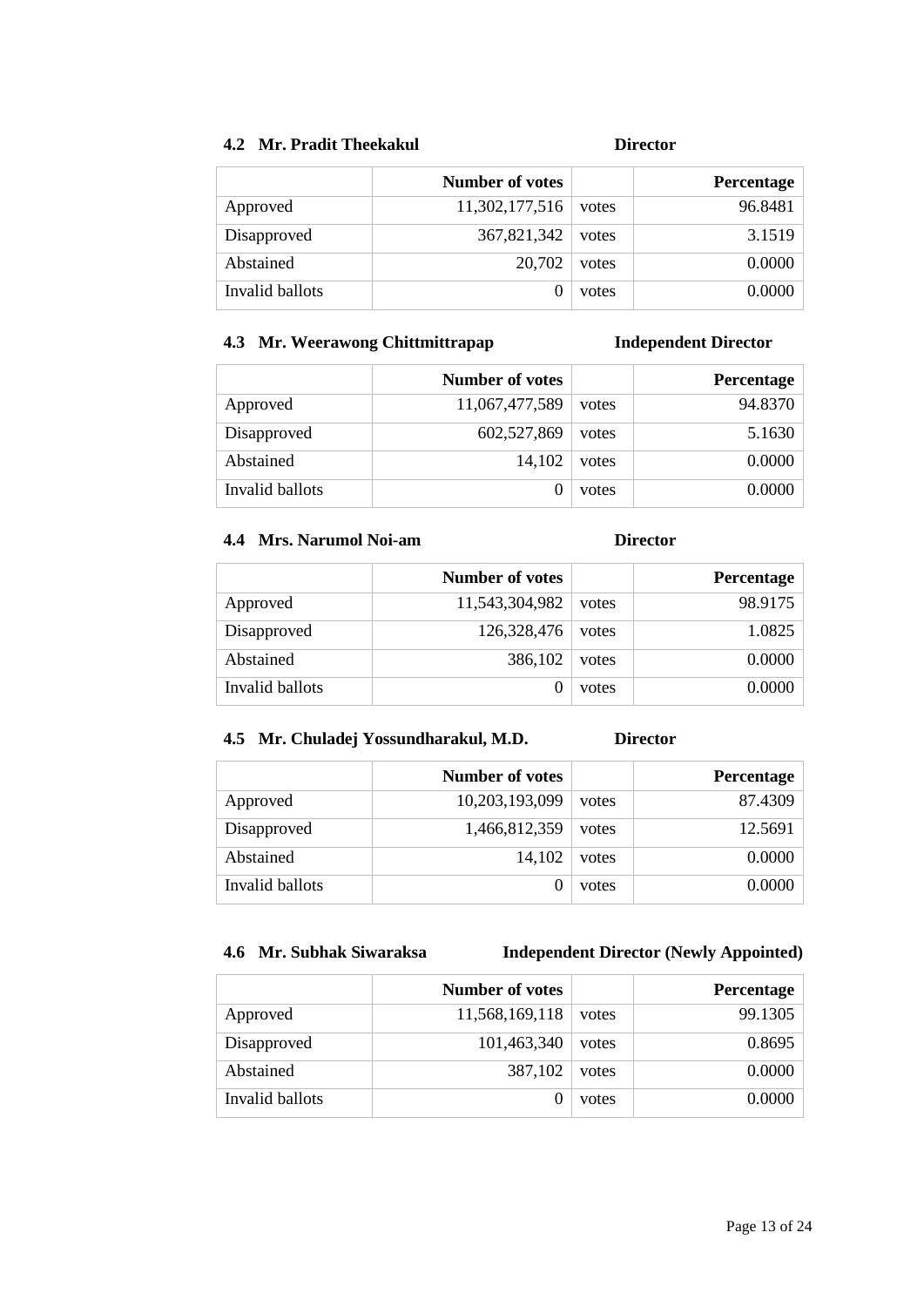|                 | Number of votes |       | Percentage |
|-----------------|-----------------|-------|------------|
| Approved        | 10,492,342,821  | votes | 89.9086    |
| Disapproved     | 1,177,661,637   | votes | 10.0914    |
| Abstained       | 15,102          | votes | 0.0000     |
| Invalid ballots | 0               | votes | 0.0000     |

## **4.7 Miss Poramaporn Prasarttong-Osoth, M.D. Director (Newly Appointed)**

### **Agenda Item 5: To consider approving the directors' remuneration**

The Facilitator asked Mr. Sripop Sarasas, Member of the Nomination and Remuneration Committee, to inform the Meeting of the details in support of the consideration of this agenda item.

Mr. Sripop Sarasas, Member of the Nomination and Remuneration Committee, informed the Meeting that the Nomination and Remuneration Committee had thoroughly considered and reviewed the directors' remuneration by taking into account the economic situation, the revenue and profit growth of the Company, as well as the concordance with businesses of the same size, and the duties and responsibilities of directors. The details of the financial considerations are as follows:

|                                                        |        |                | (Unit: THB million) |
|--------------------------------------------------------|--------|----------------|---------------------|
| <b>Item</b>                                            | 2019   | 2018           | 2017                |
|                                                        |        | (Reclassified) |                     |
| <b>Company's Growth according to Consolidated</b>      |        |                |                     |
| <b>Financial Statements</b>                            |        |                |                     |
| <b>Operating Income</b>                                | 83,774 | 78,288         | 72,772              |
| Growth rate                                            | 7.0%   | 7.6%           | 5.7%                |
| <b>Total Revenue</b>                                   | 91,512 | 78,363         | 75,719              |
| Growth rate                                            | 16.8%  | 3.5%           | 9.5%                |
| Net profit attributed to equity holders of the Company | 15,517 | 9,191          | 10,216              |
| Net profit margin                                      | 17.0%  | 11.7%          | 13.5%               |
| <b>Benefit to shareholders</b>                         |        |                |                     |
| Dividend (THB per share)                               | 0.55   | 0.32           | 0.36                |
| Number of directors (persons)                          | 14     | 14             | 13                  |

In this regard, the Board of Directors, as proposed by the Nomination and Remuneration Committee, deemed it appropriate to propose that the Meeting consider and approve the determination of the directors' remuneration at the following rates:

## **1. The Board of Directors' Remuneration**

| <b>Details</b>                                                                               | <b>Proposed to</b><br><b>2020 AGM</b> | <b>2019 AGM</b> | <b>2018 AGM</b> |
|----------------------------------------------------------------------------------------------|---------------------------------------|-----------------|-----------------|
| 1.1 Directors' remuneration (total)<br>To be allocated among the Board members<br>themselves | $64.05$ million <sup>(1)</sup>        | 79.4 million    | 75.7 million    |

(Unit : THB)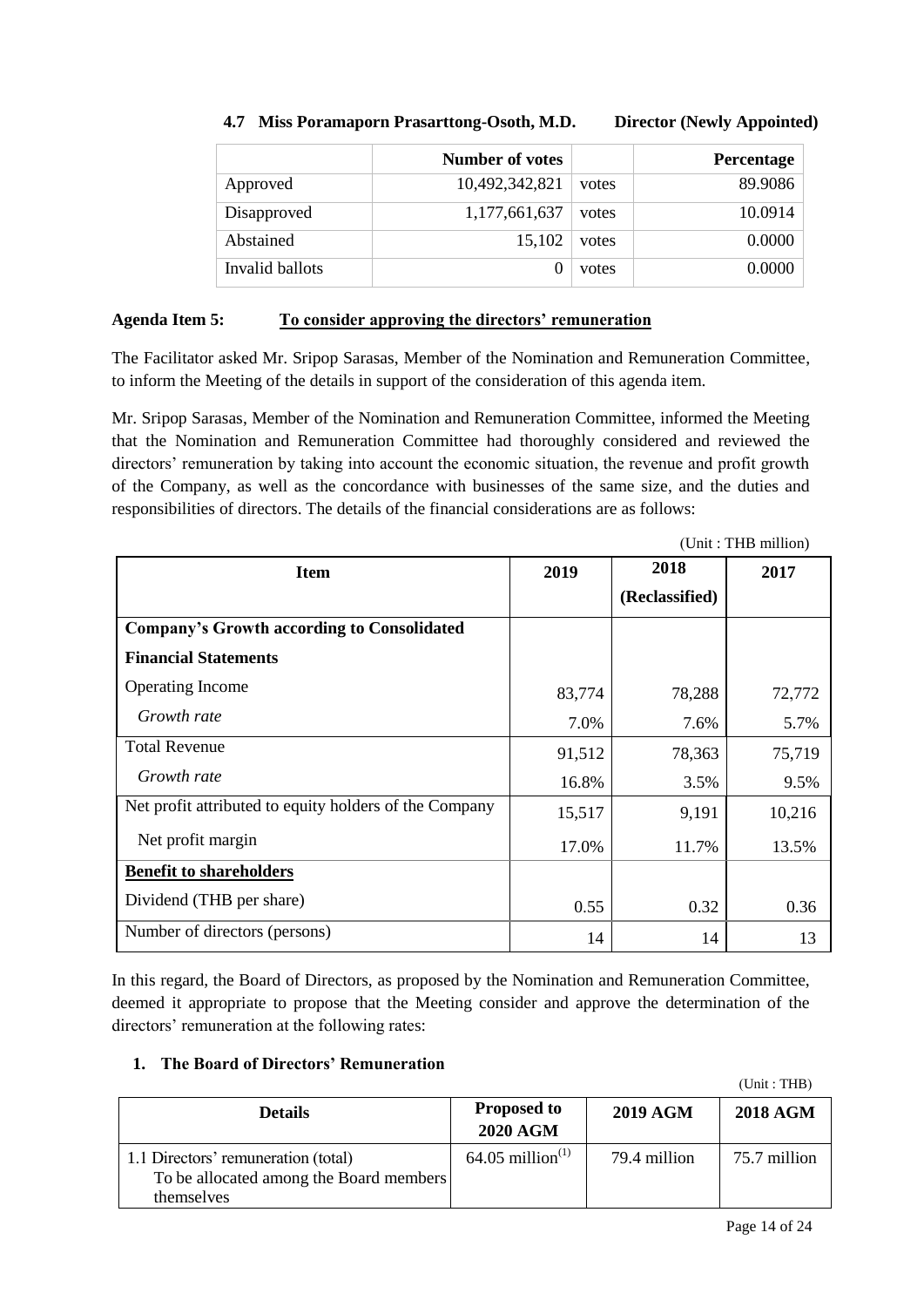| <b>Details</b>                                | <b>Proposed to</b><br><b>2020 AGM</b> | <b>2019 AGM</b> | <b>2018 AGM</b> |
|-----------------------------------------------|---------------------------------------|-----------------|-----------------|
| 1.2 Meeting allowance                         |                                       |                 |                 |
| Chairman                                      | 75,000                                | 75,000          | 75,000          |
|                                               | per meeting                           | per meeting     | per meeting     |
| Directors (each)                              | 50,000                                | 50,000          | 50,000          |
|                                               | per meeting                           | per meeting     | per meeting     |
| 1.3 Medical Expenses                          | 3 million                             | 3 million       |                 |
| (For outside directors who are not executives | per person                            | per person      | 3 million       |
| or employees under employment contracts of    | per year                              | per year (from  | per person      |
|                                               | (from 2020 AGM)                       | 2019 AGM to     | per year        |
| the Company and subsidiaries, and for         | to the next AGM)                      | the next AGM)   | (from 2018)     |
| treatment at Bangkok Hospital and affiliated  |                                       |                 | AGM to the      |
| <i>hospitals only</i> )                       |                                       |                 | next AGM)       |

Remarks:

(1) According to original rules, the Company determines the guidelines for calculating the remuneration of the Company directors at the rate of 0.1 % of total revenue according to the consolidated financial statements in the previous year. If the remuneration of directors is calculated from the consolidated financial statements for the year 2019, it would be equal to THB 91.5 million. However, with the situation of the outbreak of Coronavirus 2019 (COVID-19), which has affected widely to the country"s economy, the directors expressed their intention to decrease the remuneration by 30% of the amount which they are entitled to, resulting in the remuneration which was proposed in this Meeting of THB 64.05 million.

### **2. Subcommittees' Remuneration**

Subcommittees comprise the Audit Committee, the Executive Committee, the Nomination and Remuneration Committee, the Risk Management Committee, and the Corporate Governance Committee, all of which shall receive remuneration in the form of meeting allowances as follows:

|                                           |                                       |                 | (Unit : THB)    |
|-------------------------------------------|---------------------------------------|-----------------|-----------------|
| <b>Subcommittees</b>                      | <b>Proposed to</b><br><b>2020 AGM</b> | <b>2019 AGM</b> | <b>2018 AGM</b> |
| 2.1 Audit committee                       |                                       |                 |                 |
| Chairman                                  | 105,000                               | 105,000         | 105,000         |
|                                           | per meeting                           | per meeting     | per meeting     |
| Members (each)                            | 70,000                                | 70,000          | 70,000          |
|                                           | per meeting                           | per meeting     | per meeting     |
| <b>2.2 Executive Committee</b>            |                                       |                 |                 |
| Chairman                                  | 90,000                                | 90,000          | 90,000          |
|                                           | per meeting                           | per meeting     | per meeting     |
| Members (each)                            | 60,000                                | 60,000          | 60,000          |
|                                           | per meeting                           | per meeting     | per meeting     |
| 2.3 Nomination and Remuneration Committee |                                       |                 |                 |
| Chairman                                  | 75,000                                | 75,000          | 75,000          |
|                                           | per meeting                           | per meeting     | per meeting     |
| Members (each)                            | 50,000                                | 50,000          | 50,000          |
|                                           | per meeting                           | per meeting     | per meeting     |
| <b>2.4 Risk Management Committee</b>      |                                       |                 |                 |
| Chairman                                  | 75,000                                | 75,000          | 75,000          |
|                                           | per meeting                           | per meeting     | per meeting     |
| Members (each)                            | 50,000                                | 50,000          | 50,000          |
|                                           | per meeting                           | per meeting     | per meeting     |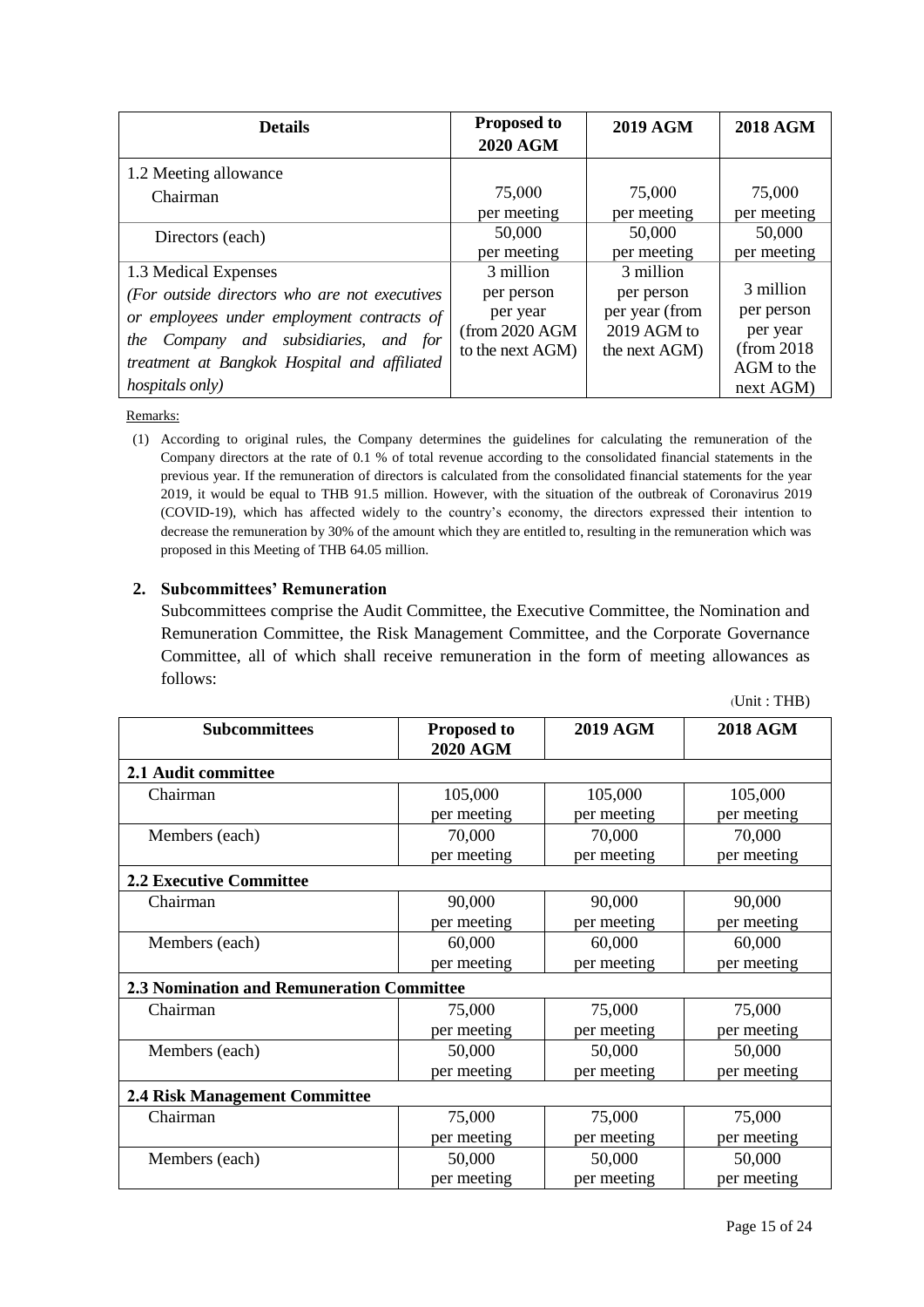| <b>Subcommittees</b>               | <b>Proposed to</b><br><b>2020 AGM</b> | <b>2019 AGM</b> | <b>2018 AGM</b> |
|------------------------------------|---------------------------------------|-----------------|-----------------|
| 2.5 Corporate Governance Committee |                                       |                 |                 |
| Chairman                           | 75,000                                | 75,000          | 75,000          |
|                                    | per meeting                           | per meeting     | per meeting     |
| Members (each)                     | 50,000                                | 50,000          | 50,000          |
|                                    | per meeting                           | per meeting     | per meeting     |

The Facilitator gave the shareholders an opportunity to ask questions.

Mr. Chalermpol Waithayangkul, a shareholder, asked questions as follows:

- 1. Is the reduction in the remuneration of directors of this year consistent with the revenue, which is expected to be 30 percent lower from 0.1 percent of the total revenue? Would the remuneration of directors continue to be reduced if the revenue is lower than expected?
- 2. The amount of the subcommittees" remuneration is very high, especially that of the Audit Committee, which is higher than the average in the same industry. Also, the audit work should decrease as the services of the Company are decreased due to a lower number of patients. On the other hand, the Risk Management Committee may have to work harder due to the ongoing financial crisis. Therefore, it should be considered whether the remuneration of the Audit Committee should be reduced.

The Facilitator asked Mr. Sripop Sarasas, Member of the Nomination and Remuneration Committee respond to the shareholder.

Mr. Sripop Sarasas, Member of the Nomination and Remuneration Committee responded as follows:

- 1. In principle, if the Company has a decline in operating results, the Board of Directors" remuneration would be reduced proportionately. In this regard, the Company calculated the Board of Directors" remuneration at the rate of 0.1 percent of the total revenue based on the consolidated financial statements of the Company from the previous year. Whether such reduction would be high or low depends on the overall industry condition and the Company"s operating results. This year, to be inconsistent with the economy condition, the Company considered to reduce the Board of Directors" remuneration by 30 percent from the amount they may receive which has informed to the Meeting.
- 2. The remunerations of the Board of Directors and the subcommittees are at the same rate as which was approved by the shareholders" meeting in previous years. Although the amounts proposed for approval of the Board of Directors" remuneration and the subcommittees" remuneration is for the year 2020, in practice, the Board of Directors and the subcommittees have already reduced their meeting allowances by internal consideration.

The Facilitator asked the Meeting to cast votes on this agenda item. Miss Kessara Wongsekate, the Company Secretary, informed the Meeting that the resolution on this agenda item shall be passed by votes of no less than two-thirds of the total votes of the shareholders attending the Meeting.

**Resolution:** After due consideration, the Meeting resolved, by votes of no less than two-thirds of the total votes of the shareholders attending the Meeting, to approve the directors" remuneration for the year 2020, as proposed, in accordance with the following votes: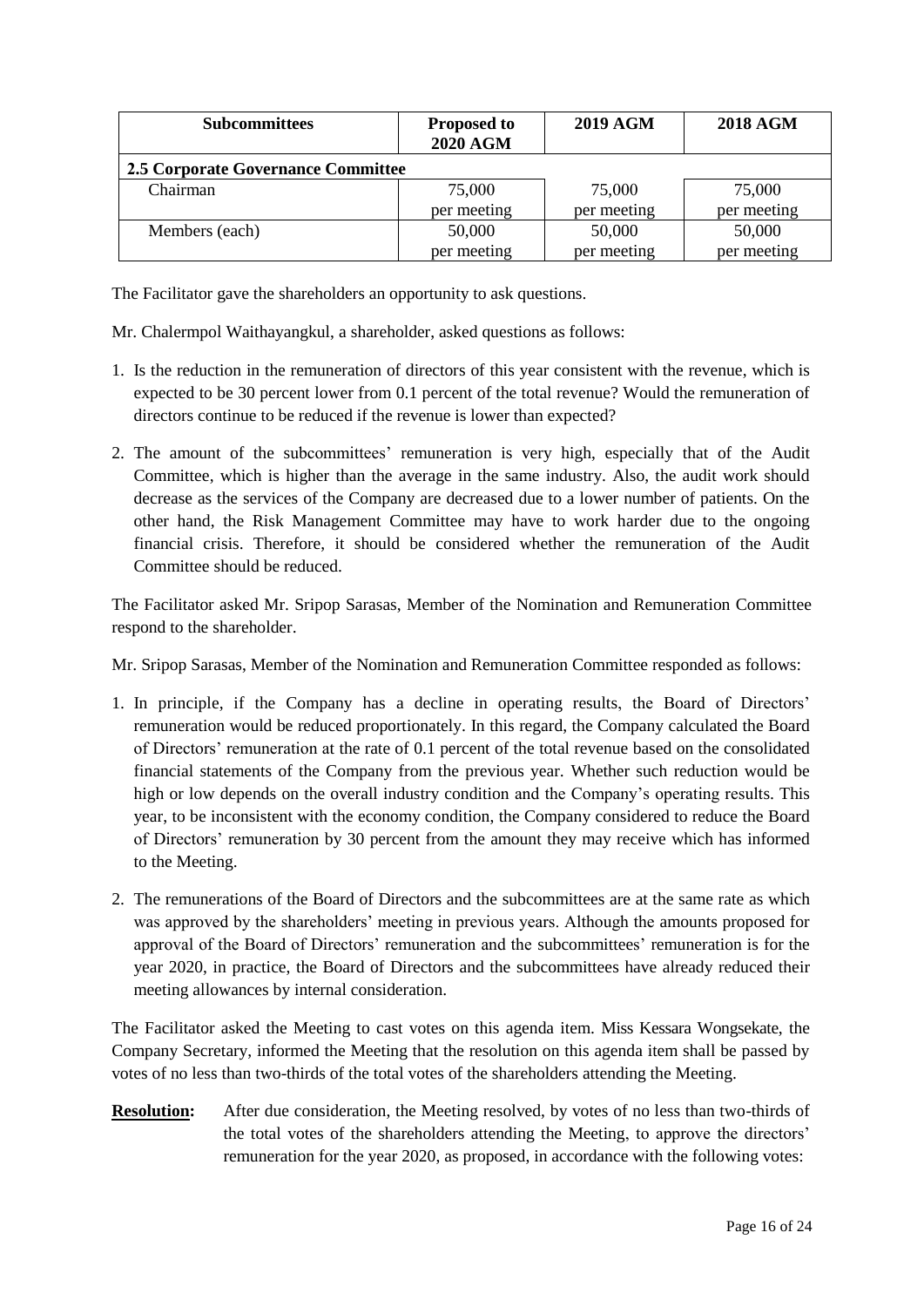|                 | Number of votes |       | Percentage |
|-----------------|-----------------|-------|------------|
| Approved        | 11,442,003,108  | votes | 98.1466    |
| Disapproved     | 215,691,852     | votes | 1.8502     |
| Abstained       | 375,400         | votes | 0.0032     |
| Invalid ballots |                 | votes | 0.0000     |

### **Agenda Item 6: To consider appointing the auditors for 2020 and fixing the audit fee**

The Facilitator proposed that the Meeting consider and approve the appointment of auditors for the year 2020, and the fixing of the audit fee, and asked Professor Emeritus Santasiri Sornmani, M.D., Chairman of the Audit Committee to inform the Meeting of the details of the auditors.

Professor Emeritus Santasiri Sornmani, M.D., Chairman of the Audit Committee informed the Meeting that, as indicated in the information delivered to all shareholders along with the notice calling this Meeting, the Audit Committee has selected the auditors of the Company based on the following criteria:

- 1. Knowledge, ability and experience of the auditors;
- 2. Number of personnel available as well as experience and past performance of the team;
- 3. Reasonableness of the proposed fee compared to the amount of work and the fees of other listed companies at the same level; and
- 4. Independence of the auditors and their audit firm, as not being persons who have a relationship and/or conflicts of interest with the Company, the subsidiaries, the Management, major shareholders or the related persons of the aforesaid persons.

It was deemed appropriate to propose that the Board of Directors consider the matter and propose it to the Meeting to consider and approve the following auditors of EY Office Co., Ltd. as the auditors of the Company for the year 2020:

| List of auditors proposed for appointment in<br>this Meeting | <b>Certified Public</b><br><b>Accountant No.</b> | First year signing as<br>an auditor |
|--------------------------------------------------------------|--------------------------------------------------|-------------------------------------|
| Mr. Wichart Lokatekrawee                                     | No. 4451                                         | $2018 - 2019$                       |
| Ms. Kamontip Lertwitworatep<br>2.                            | No. 4377                                         | $2016 - 2017$                       |
| 3. Ms. Siriwan Suratepin                                     | No. 4604                                         | -                                   |
| Mrs. Sarinda Hirunprasurtwutti<br>4.                         | No. 4799                                         |                                     |
| Mr. Samran Taengcham                                         | No. 8021                                         |                                     |

In addition, it was proposed to approve the audit fee for the year 2020 in the amount not exceeding THB 2.45 million, which is the same rate as the previous year, as follows:

(Unit : THB)

| <b>Audit Fee</b>         | 2020      | 2019      | 2018      |
|--------------------------|-----------|-----------|-----------|
| Audit fee for 3 quarters | 1,047,000 | 1,047,000 | 957,000   |
| Audit fee for the year   | 1,403,000 | 1,403,000 | 1,283,000 |
| <b>Total audit fee</b>   | 2,450,000 | 2,450,000 | 2,240,000 |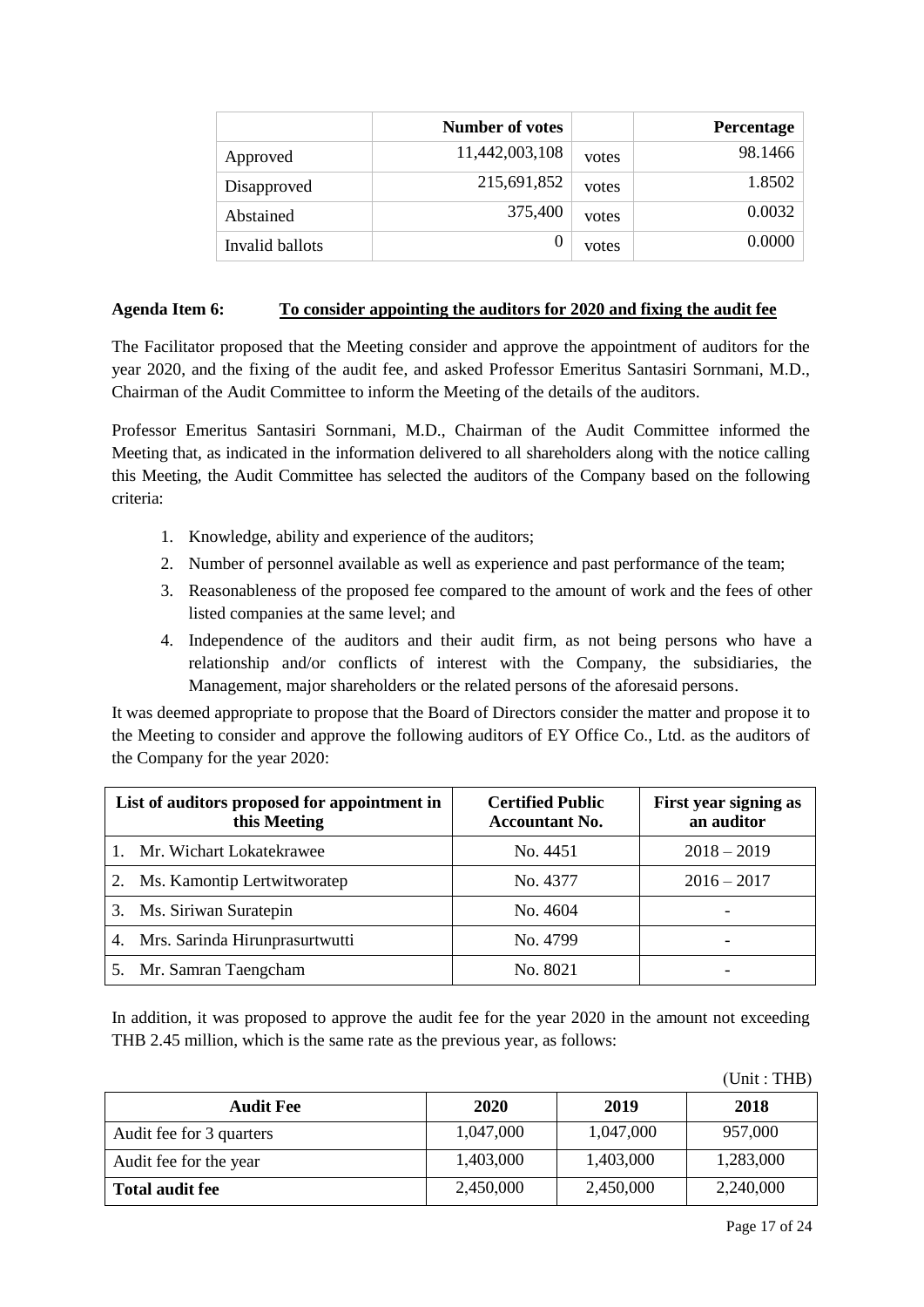In this regard, the proposed auditors and EY Office Co., Ltd., which is the auditors' firm, had no relationship with nor any interests in the Company, its subsidiaries, executives, major shareholders, or related persons of the aforementioned parties. In addition, the auditors demonstrated independence in auditing and providing their professional opinions on the Financial Statements of the Company and its subsidiaries.

The Facilitator gave the shareholders an opportunity to ask questions.

Mr. Chalermpol Waithayangkul, a shareholder, expressed the following opinion:

In 2020, due to the outbreak of Coronavirus 2019 (COVID-19), the audit work should be dramatically reduced. Therefore, the audit fee should be lower than the proposed rate.

The Facilitator asked Mr. Chavalit Sethameteekul, Member of the Audit Committee to respond to the shareholder.

Mr. Chavalit Sethameteekul, Member of the Audit Committee explained that in 2020 there have been many changes in accounting standards. Also, the Company has many subsidiaries, around 49 companies (including companies which are not related to the medical field), which results in a large amount of work for the auditors. In addition, for the first two quarters of 2020, EY Office Co., Ltd. worked for the Company but has still not received any audit fee because of the outbreak of Coronavirus 2019 (COVID-19). If there had been no such outbreak, the Company could have convened the Meeting which would have enabled the Company to pay the audit fee to EY Office Co., Ltd. In this regard, at present, it is likely that EY Office Co., Ltd. works for the Company without receiving any audit fee until the shareholders" meeting considers the audit fee for the year 2020 as proposed above.

Mr. Wiwat Kusakul, a proxy, asked the following question:

In 2020, how much is the audit fee for the Company"s group?

The Facilitator asked Mrs. Narumol Noi-am, Acting President to answer the question of the proxy.

Mrs. Narumol Noi-am, Acting President answered that in 2020, the audit fee of the Company is THB 2,450,000 and the total audit fee of the subsidiaries is THB 28,010,000. Thus, the total audit fee of the Company"s group is THB 30,460,000.

The Facilitator asked the Meeting to cast votes on this agenda item. Miss Kessara Wongsekate, the Company Secretary, informed the Meeting that the resolution on this agenda item shall be passed by a majority vote of the shareholders attending the Meeting and casting their votes.

**Resolution:** After due consideration, the Meeting resolved, by a majority vote of the shareholders attending the Meeting and casting their votes, to approve the appointment of: Mr. Wichart Lokatekrawee, Certified Public Accountant No. 4451; and/or Ms. Kamontip Lertwitworatep, Certified Public Accountant No. 4377; and/or Ms. Siriwan Suratepin, Certified Public Accountant No. 4604; and/or Mrs. Sarinda Hirunprasurtwutti, Certified Public Accountant No. 4799, and/or Mr. Samran Taengcham No. 8021, of EY Office Co., Ltd. as the auditors of the Company for the year 2020, and to approve the fixing of the audit fee at THB 2,450,000 million, as proposed, in accordance with the following votes: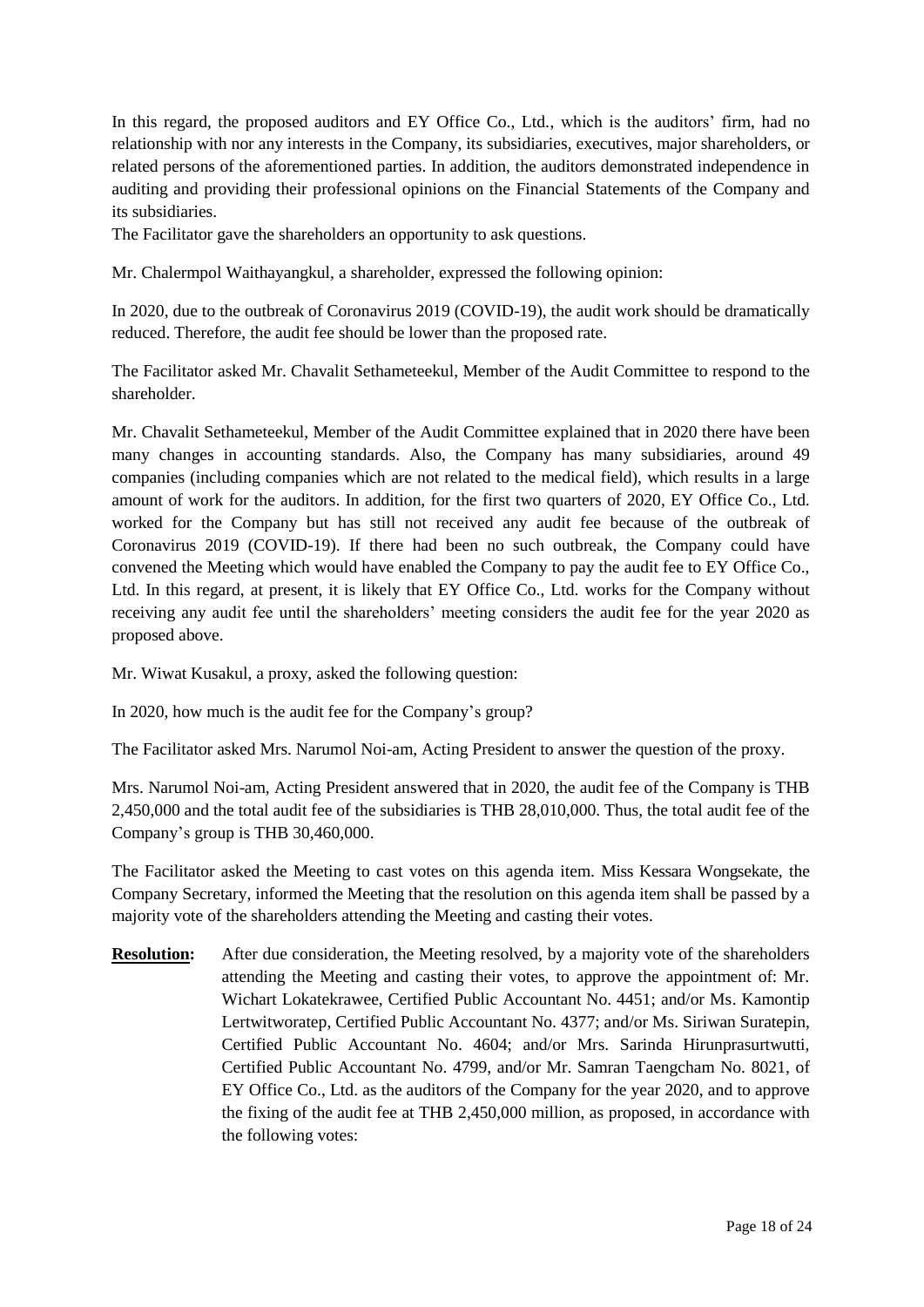|                 | Number of votes |       | Percentage |
|-----------------|-----------------|-------|------------|
| Approved        | 11,637,410,540  | votes | 99.8237    |
| Disapproved     | 20,557,820      | votes | 0.1763     |
| Abstained       | 2,000           | votes | 0.0000     |
| Invalid ballots | $\theta$        | votes | 0.0000     |

## **Agenda Item 7: To consider other matters (if any)**

The Facilitator informed the Meeting that as all agenda items indicated in the notice calling this Meeting have been fully considered by the Meeting, the shareholders are to be given an opportunity to ask further questions.

Mr. Wasunt Pongputamon, a shareholder, asked the following questions:

- 1. Please explain the characteristics of the cooperation project with Ping An Good Doctor (PAGD). How much is the expense and revenue sharing? Has the project started? Is there an agreement to cooperate with Ping An Insurance?
- 2. Given that the Company will reduce the Board of Directors" remuneration, will the Company reduce the remuneration of the executives as well?

The Facilitator asked Mrs. Narumol Noi-am, Acting President to answer the questions of the shareholder.

Mrs. Narumol Noi-am, Acting President answered as follows:

- 1. At present, the Company has two forms of cooperation with Ping An: 1) Ping An Good Doctor and 2) Ping An Health, the details of which are as follows:
	- a) Ping An Good Doctor: It is a platform that will provide information to healthcare users. There are 200 million members in the People's Republic of China, of which 60 million are still active. At present, the hospitals of the Company are already included in the platform of Ping An Good Doctor. If patients would like to use the service, Ping An Good Doctor will provide a transportation service to take them to the hospital for treatment. The objective of the cooperation with Ping An Good Doctor is to make the Company well known in the People's Republic of China.
	- b) Ping An Health: It is a cooperation with Ping An Health, which is the largest insurance company in the People's Republic of China. The Company has jointly designed a medical check-up program with Ping An Health, which includes treatment for cancer, and bone, joint, knee and brain surgery. The health insurance of Ping An Health lets the insurance holder receive treatment abroad. The objective of the cooperation with Ping An Health is to expand the patient base in the People's Republic of China by encouraging Ping An Health insurance holders to receive treatment in the Company"s hospitals in Thailand. In this regard, the Company expects that the cooperation with Ping An Health would generate more revenue, around THB  $1,000 - 2,000$  million.
- 2. Regarding the reduction in the remuneration of the executives, due to the outbreak of Coronavirus 2019 (COVID-19), the Company expects a decline in revenue from February 2020 onwards due to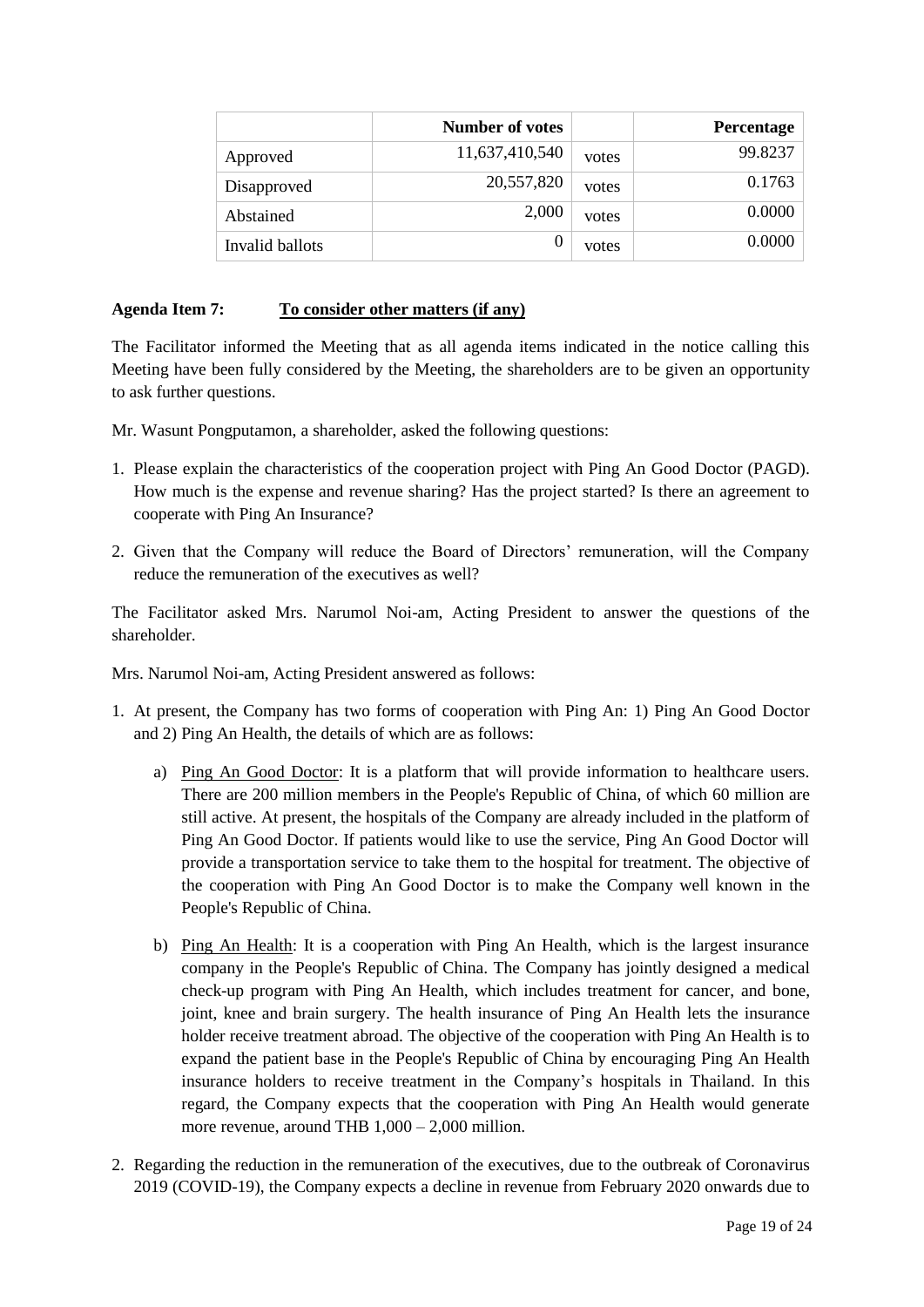the policies of the government, for instance, the restriction of travel to Thailand and social distancing, which prohibit foreigners from travelling to Thailand and patients from receiving treatment at the Company"s hospitals. The Company has implemented a policy to reduce the working hours of employees as well as to reduce unnecessary expenses. It can be seen that the Company has continued reducing expenses in relation to employees and medical staff from March 2020, which will continue until the end of the third quarter of 2020. In this respect, the Company may adjust the policy after the third quarter of 2020 if the situation and the operating results of the Company have improved.

Mr. Chalermpol Waithayangkul, a shareholder, asked the following questions:

- 1. Has the outbreak of Coronavirus 2019 (COVID-19) affected the Company"s main revenue from providing services to foreign patients? How so? Also, what are the possible consequences?
- 2. Due to the development of the Eastern Economic Corridor (EEC), which has resulted in increasing of the healthcare industry, is the Company planning any project to invest in the EEC, especially in the manufacturing of apparatus and medical equipment, and in the medical research industry?
- 3. The cancellation of the acquisition of shares in Bumrungrad hospital, does the Company has any plan to hold shares or expand BDMS businesses? In which directions and how?
- 4. Where the majority or the companies in the BDMS group won the bidding of the U-Tapao International Airport, will this affect BDMS? Or what is the plan of BDMS in the U-Tapao International Airport area?

The Facilitator asked Mrs. Narumol Noi-am, Acting President to answer the questions of the shareholder.

Mrs. Narumol Noi-am, Acting President answered as follows:

- 1. Under normal circumstances, foreign patients make up around 30 percent of all the patients who receive treatment at the Company"s hospitals. Nevertheless, due to the outbreak of Coronavirus 2019 (COVID-19), the Company has less revenue from providing services to foreign patients as the number of foreign patients has decreased. The remaining foreign patients are foreigners who live in Thailand. In this regard, from May onwards, the provision of services at the Company"s hospitals has increased, which can be seen from the increasing number of patients who have come to receive treatment at the Company"s hospitals. The Company also introduced measures during the outbreak of Coronavirus 2019 (COVID-19) including the screening of patients, diagnosis of Coronavirus 2019 (COVID-19) as well as the Bangkok Hospital Delivery Services, which are telephone consultations with doctors, blood drawing, vaccination and drug delivery. The Company will introduce additional measures in order to enable more patients to use the services and receive treatment at its hospitals.
- 2. At present, the Company has no plan to invest in the EEC. However, in the future, the Company might consider investing in the EEC.
- 3. At present, the Company has no policy to further invest in other companies. If there is any plan, the Company will disclose such information according to the relevant regulations.
- 4. At present, the Company has no plan to invest the U-Tapao International Airport area.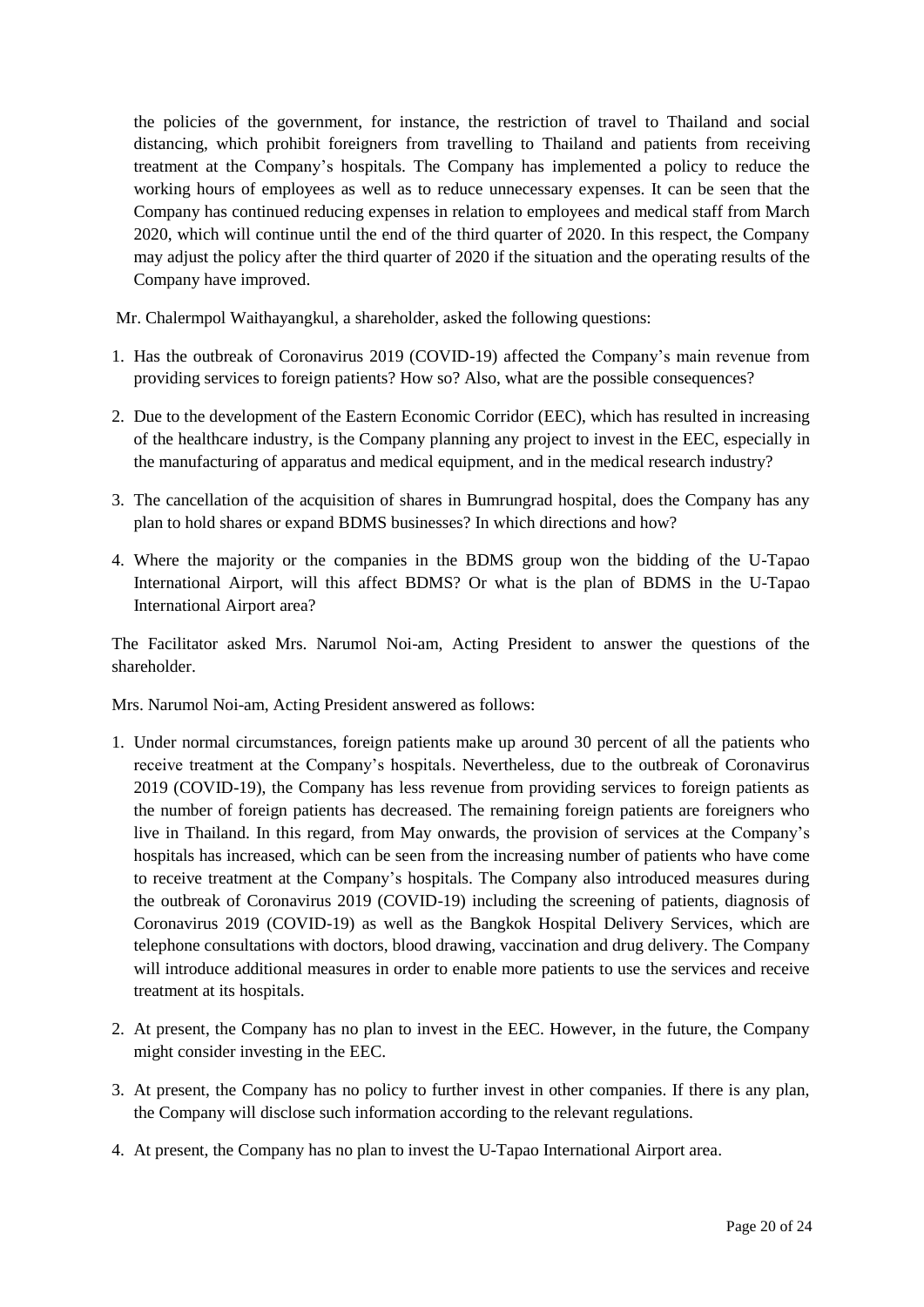Mr. Noppadol Sombatjiraporn, a shareholder, asked the following question:

- 1. Since the cancellation of the acquisition of shares in Bumrungrad hospital, when will the Company plan to acquire the shares again? Or is it permanently cancelled?
- 2. Does the Company have any plan to open more hospitals abroad? If so, in what country(ies)?

The Facilitator clarified that the Company has not canceled such acquisition yet as the cancellation must be done by the sending of an official written letter to the Office of the Securities and Exchange Commission. At present, the Board of Directors of the Company has not passed any resolution on this matter. In this regard, the Company is estimating the situation to be carried out might continue with the acquisition in the future. If there is any update on this matter, the Company will further inform the shareholders.

The Facilitator asked Mrs. Narumol Noi-am, Acting President to answer question 2 of the shareholder.

Mrs. Narumol Noi-am, Acting President answered that the Company currently has no plans to open more hospitals abroad.

Mr. Siriwat Woravetvuthikul, a shareholder, asked the following questions:

- 1. By how much has the Company reduced the salary of the executives and the employees? How many employees have been laid off by the Company?
- 2. What is the policy for maintaining the revenue and the profit of the Company in 2020?
- 3. Does the Company have any plan to sell investments of the Company to generate profit?
- 4. How much did the Company invest in the BDMS Wellness Clinic? What is the forecast of the operating results for 2020? How much is the revenue of the hotel business? Is it making a profit or a loss?

The Facilitator asked Mrs. Narumol Noi-am, Acting President to answer the questions of the shareholder.

Mrs. Narumol Noi-am, Acting President answered as follows:

- 1. The reduction of the salaries of the executives is around  $15 30$  percent whereas the reduction of the salaries of general staff is around 5 percent. The Company has no policy to lay off employees as a result of the outbreak of Coronavirus 2019 (COVID-19).
- 2. For the maintaining of the revenue and profit of the Company in 2020, although the Company had plans for business growth in 2020, the result of the outbreak of Coronavirus 2019 (COVID-19) has been that the Company had to change its policies to continue operating under such circumstances. This has resulted in a delay and postponement of the Company"s plan for further growth. However, the Company is still looking for methods and measures to attract more patients to receive treatment in the Company"s hospitals, such as introducing incentives to assist patients in receiving treatment in the hospitals in the Company"s network, including determining policies to reduce unnecessary expenses, doing readiness preparation for when foreigners are allowed to travel to Thailand, as well as to facilitating foreign patients who will come back to receive treatment in the hospitals in the future.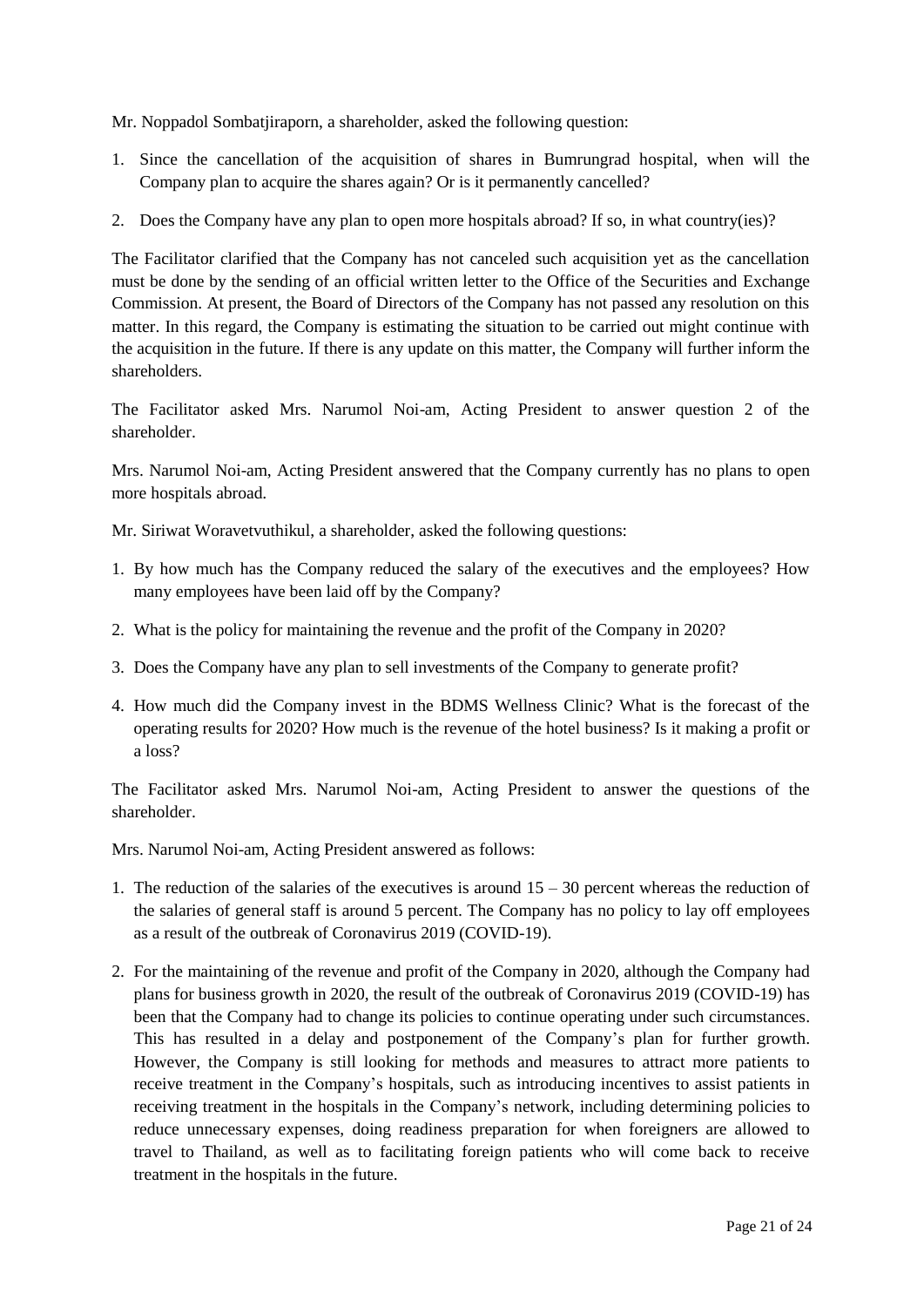- 3. Regarding the sale of investments of the Company, in the current situation, the Company does not need to proceed further on this matter.
- 4. The construction cost of the BDMS Wellness Clinic was around THB 2,000 million. At present, it is still making a loss of around THB  $100 - 200$  million. The Company expects that the loss will decrease in 2020. However, due to the outbreak of Coronavirus 2019 (COVID-19), the Company expects that it will take around two years in order to see a profit from the operation of this business.

Mr. Naris Suklert, a shareholder, asked the following questions:

- 1. Please indicate whether a delay in the payment of the accounts receivable for half of total debts is deemed a normal situation. Does the Company have any plan to reduce the delay in the payment of the accounts receivable? If yes, how?
- 2. Does the delay in the payment of the accounts receivable affect the Company"s ability to repay its short-term loans in the current economic situation?

The Facilitator asked Mrs. Wannapa Pavavech, Assistant Group CFO – Accounting, to answer the questions of the shareholder.

Mrs. Wannapa Pavavech, Assistant Group CFO – Accounting, answered as follows:

- 1. The unpaid accounts receivable is still deemed normal. It represents debtors who are not due for payment in 3 months.
- 2. The Company has experienced some effect on the repayment of its short-term loans. When the Company"s financial statements for first quarter of 2020 are considered, it can be seen that there are more unpaid loans. However, the Company still does not have any default problem.

Mr. Basant Kumar Dugar, a shareholder, asked the following questions:

- 1. How can the Company improve its organization rating from TRIS Rating? Can the Company"s securities be listed in the Sustainability Index of the Stock Exchange of Thailand?
- 2. Why is the Company"s percentage of Earnings before Interest and Tax (EBIT), at around 38.02 percent, higher than its Gross Profit Margin, at around 34.34 percent?
- 3. Considering that the Current Portion of Long-Term Loans is around 52.10 percent, in order to improve the Current Portion of Long-Term Loans, which is due for payment in one year, can the Company obtain another long-term loan?
- 4. Can the Company obtain money market or interbank loans to reduce the Company"s financing cost?

The Facilitator asked Mrs. Narumol Noi-am, Acting President to answer the questions of the shareholder.

Mrs. Narumol Noi-am, Acting President answered as follows:

1. The Company has a plan to improve its organization rating. The factors that TRIS will consider are the investments and the ability to make a profit from such investments as well as the cash flow and financing cost of the Company. The Company expects that after the COVID-19 situation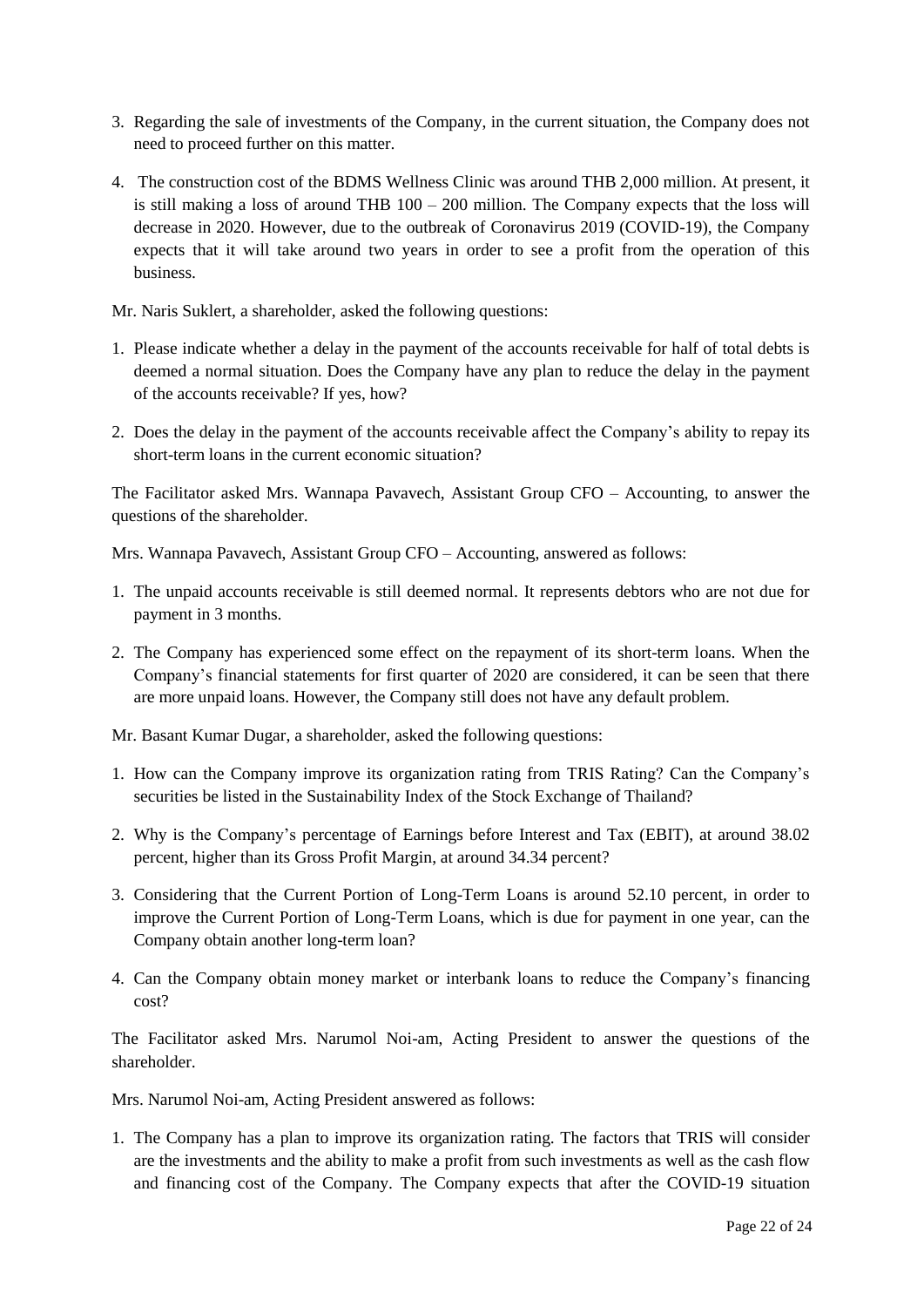improves, the Company can resume operating its business, which will help the Company to have stable income and profit. This will possibly result in an improvement of the organization rating.

- 2. The number the shareholder mentioned may be incorrect as the Company"s Earnings before Interest and Tax (EBIT) is around  $16 - 17$  percent only.
- 3. The Company has both short-term and long-term loans. At some point, the Company may obtain short-term or money market loans in order to reduce its interest. At present, the cost of funding of the Company is around 2.6 percent, which is quite low. The Company also has a balance between both short-term and long-term loans, and the current ratio is still at an appropriate level.
- 4. The Company obtains loans at all time. Loans from the money market have lower cost. However, in the current situation, the Company has to be more cautious in obtaining short-term loans as well as finding an appropriate balance between short-term and long-term loans.
- Mr. Barinot Techameekietchai, a shareholder, asked the following question:

How has the Company coped with the decline in healthcare tourism in 2020?

The Facilitator asked Mrs. Narumol Noi-am, Acting President to answer the question of the shareholder.

Mrs. Narumol Noi-am, Acting President answered that the Company plans to focus more on domestic customers by introducing promotional programs and activities for domestic customers. The Company is also cooperating with insurance companies to sell insurance for the Company"s projects. These plans aim to attract more domestic customers to make up for the decline in foreign customers. At present, the Company is in the process of urgently implementing these plans.

Mr. Kraiwan Katawanich, a shareholder, expressed an opinion and asked a question as follows:

- 1. In organizing the shareholders" meeting, the Company should prepare a microphone for shareholders and clean it after use, rather than asking shareholders to write on the paper provided.
- 2. What does it mean on page 3 of the notice calling the Meeting where it states that "The Company proposed not to pay an additional dividend for the year 2019"?

The Facilitator responded as follows:

- 1. The Company had to organize the meeting in accordance with the measures of the relevant authorities to prevent the risk of spreading Coronavirus 2019 (COVID-19). Procuring shareholders to write questions on a piece of paper is one such measure.
- 2. "The Company proposed not to pay an additional dividend for the year 2019" means that the Company will not make an additional dividend payment for the year 2019 since the Company has already paid dividends from operating profits for the year 2019 to shareholders twice by making two interim dividend payments.

Mr. Arpat Wichitakul, a shareholder, asked the following questions:

1. From 1 March 2020, when the Company re-launched the Life Privilege Program, until now, how many members have returned to the program and how many members are there in total?